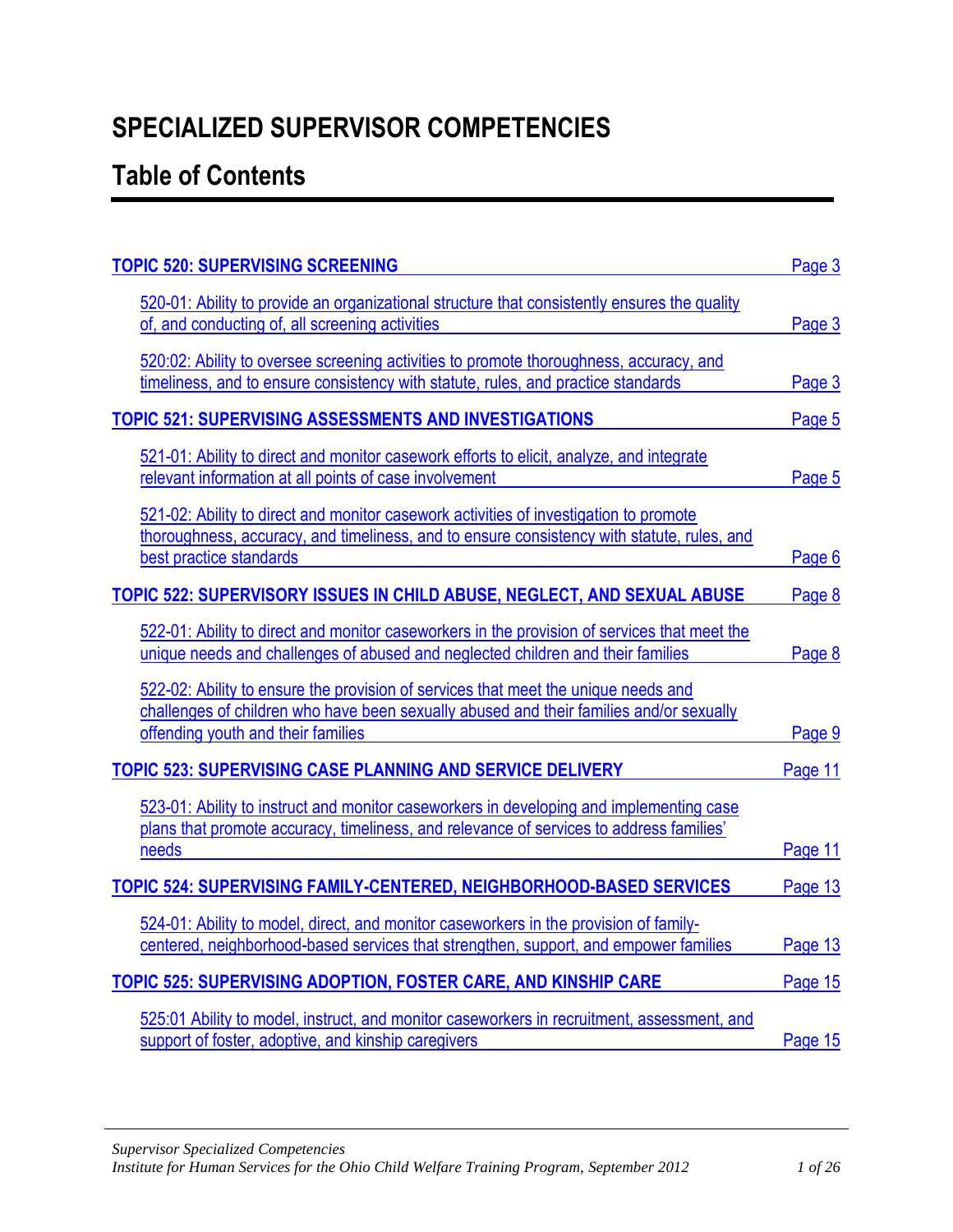| 525-02 Ability to model, guide, and monitor caseworkers in providing supportive,                                                                               |                |
|----------------------------------------------------------------------------------------------------------------------------------------------------------------|----------------|
| developmental, and therapeutic services to children in out-of-home placement and their                                                                         |                |
| primary families                                                                                                                                               | <u>Page 16</u> |
| <b>TOPIC 526: SUPERVISING CASEWORK WITH ADOLESCENTS</b>                                                                                                        | Page 19        |
| 526-01: Ability to promote comprehensive and individualized assessment of adolescents,                                                                         |                |
| the development of service plans, and provision of relevant services to youth in their own<br>families, in substitute care, and in independent living settings | <b>Page 19</b> |
| <b>TOPIC 527: SUPERVISING SCHOOL-BASED AND OTHER PREVENTION SERVICES</b>                                                                                       | Page 21        |
| 527-01: Ability to model, direct, and monitor casework services in school-based and other                                                                      |                |
| prevention services                                                                                                                                            | <b>Page 21</b> |
| <b>TOPIC 528: SUPERVISING ETHICAL PRACTICE</b>                                                                                                                 | Page 23        |
| 528-01: Ability to model, instruct, and monitor casework staff to promote ethical practice<br>with clients, colleagues, and community partners                 | <b>Page 23</b> |
| <b>TOPIC 529: SUPERVISION AND THE LEGAL ASPECTS OF CHILD WELFARE</b>                                                                                           | Page 25        |
| 529-01: Ability to model, instruct and monitor casework activities to ensure adherence to<br>legal requirements                                                | Page 25        |
| 529-02: Ability to model, direct and monitor casework activities to prevent legal sanction or<br>liability to the agency or its staff                          | Page 25        |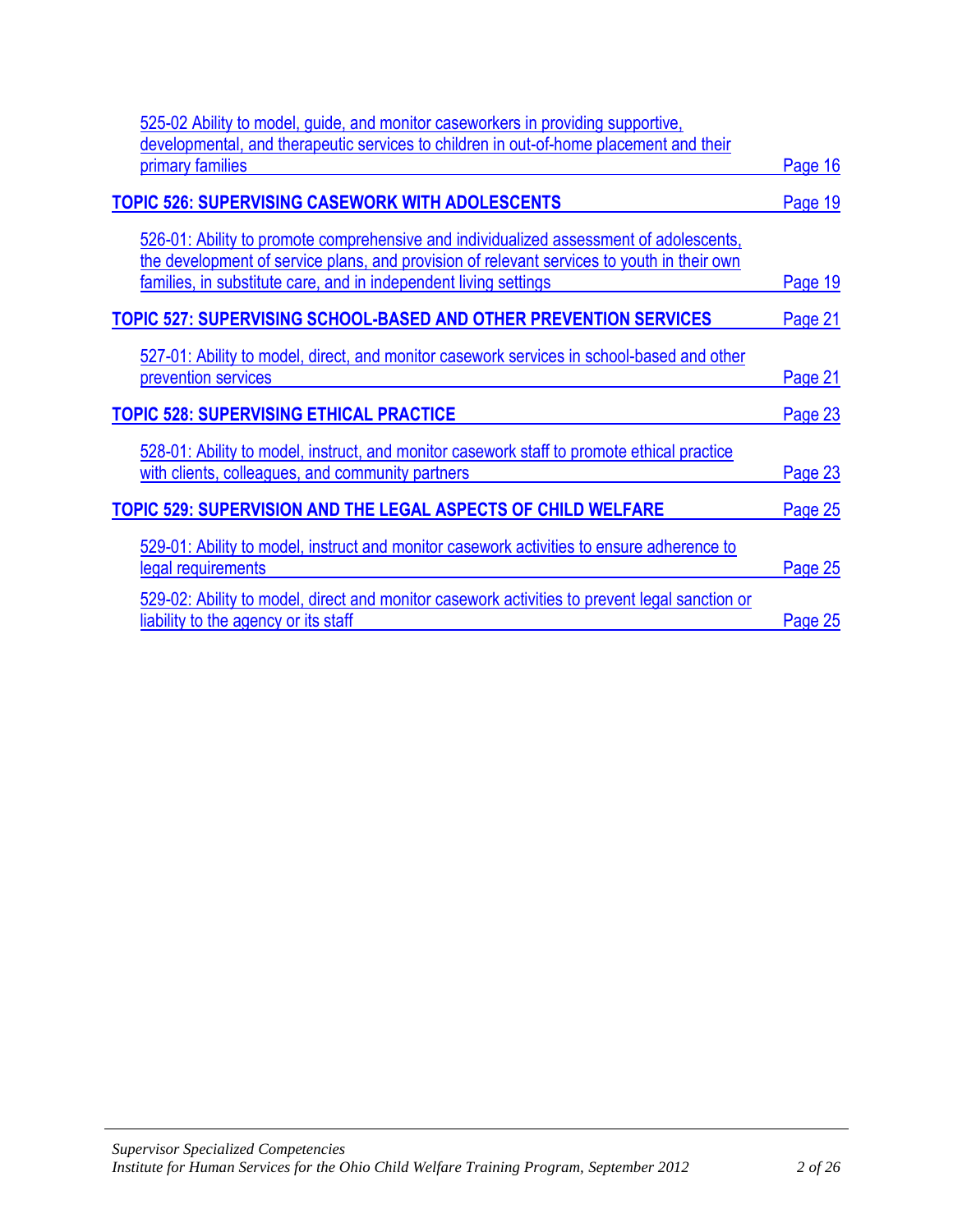## **SPECIALIZED SUPERVISOR COMPETENCIES**

## <span id="page-2-0"></span>**TOPIC 520: SUPERVISING SCREENING**

#### **Skill Sets**

**520-01: Ability to provide an organizational structure that consistently ensures the quality of, and conducting of, all screening activities**

**520:02: Ability to oversee screening activities to promote thoroughness, accuracy, and timeliness, and to ensure consistency with statute, rules, and practice standards**

<span id="page-2-1"></span>

| Skill Set 520-01: Ability to provide an organizational framework that consistently ensures |                                                                                  |
|--------------------------------------------------------------------------------------------|----------------------------------------------------------------------------------|
| the quality of, and completion of, all screening activities                                |                                                                                  |
| Comp. No.                                                                                  | <b>Competency Description</b>                                                    |
| 520-01-001                                                                                 | Knows the factors to consider when deciding whether a report should be           |
|                                                                                            | screened in or out, and/or to what response track a case should be assigned      |
| 520-01-002                                                                                 | Knows rules, statutes, and best practice standards for conducting screening      |
|                                                                                            | activities involving reports of suspected child abuse or neglect                 |
| 520-01-003                                                                                 | Understands the critical nature of the screening function and how it potentially |
|                                                                                            | impacts child safety and the quality of subsequent service delivery              |
| 520-01-004                                                                                 | Understands the supervisor's obligation to identify and reduce agency barriers   |
|                                                                                            | that prohibit thorough screening efforts                                         |
| 520-01-005                                                                                 | Knows how to create and sustain a physical environment conducive to              |
|                                                                                            | conducting phone and/or in-person interviews with report sources                 |
| 520-01-006                                                                                 | Can provide, or arrange for, adequate supervision for screeners 24 hours a day,  |
|                                                                                            | 7 days a week                                                                    |
| 520-01-007                                                                                 | Can provide caseworkers with continuous access to current screening rules,       |
|                                                                                            | statutes and best practice standards                                             |
| 520-01-008                                                                                 | Can create, implement, and enforce policies and procedures on the decision-      |
|                                                                                            | making process for screening reports and assigning families to the appropriate   |
|                                                                                            | response track                                                                   |
| 520-01-009                                                                                 | Can develop and/or enforce agency policies and procedures which define the       |
|                                                                                            | roles and responsibilities of the screener, the screening decision-maker(s), and |
|                                                                                            | the supervisor                                                                   |
| 520-01-010                                                                                 | Can establish a regular schedule and method for monitoring screening activities  |
|                                                                                            | and documentation                                                                |

<span id="page-2-2"></span>

| Skill Set 520-02: Ability to oversee screening activities to promote thoroughness, accuracy,<br>and timeliness, and to ensure consistency with statute, rules, and practice standards |                                                                                                                                              |
|---------------------------------------------------------------------------------------------------------------------------------------------------------------------------------------|----------------------------------------------------------------------------------------------------------------------------------------------|
| Comp. No.                                                                                                                                                                             | <b>Competency Description</b>                                                                                                                |
| 520-02-001                                                                                                                                                                            | Understands the critical function of screening and how it potentially impacts child<br>safety and the quality of subsequent service delivery |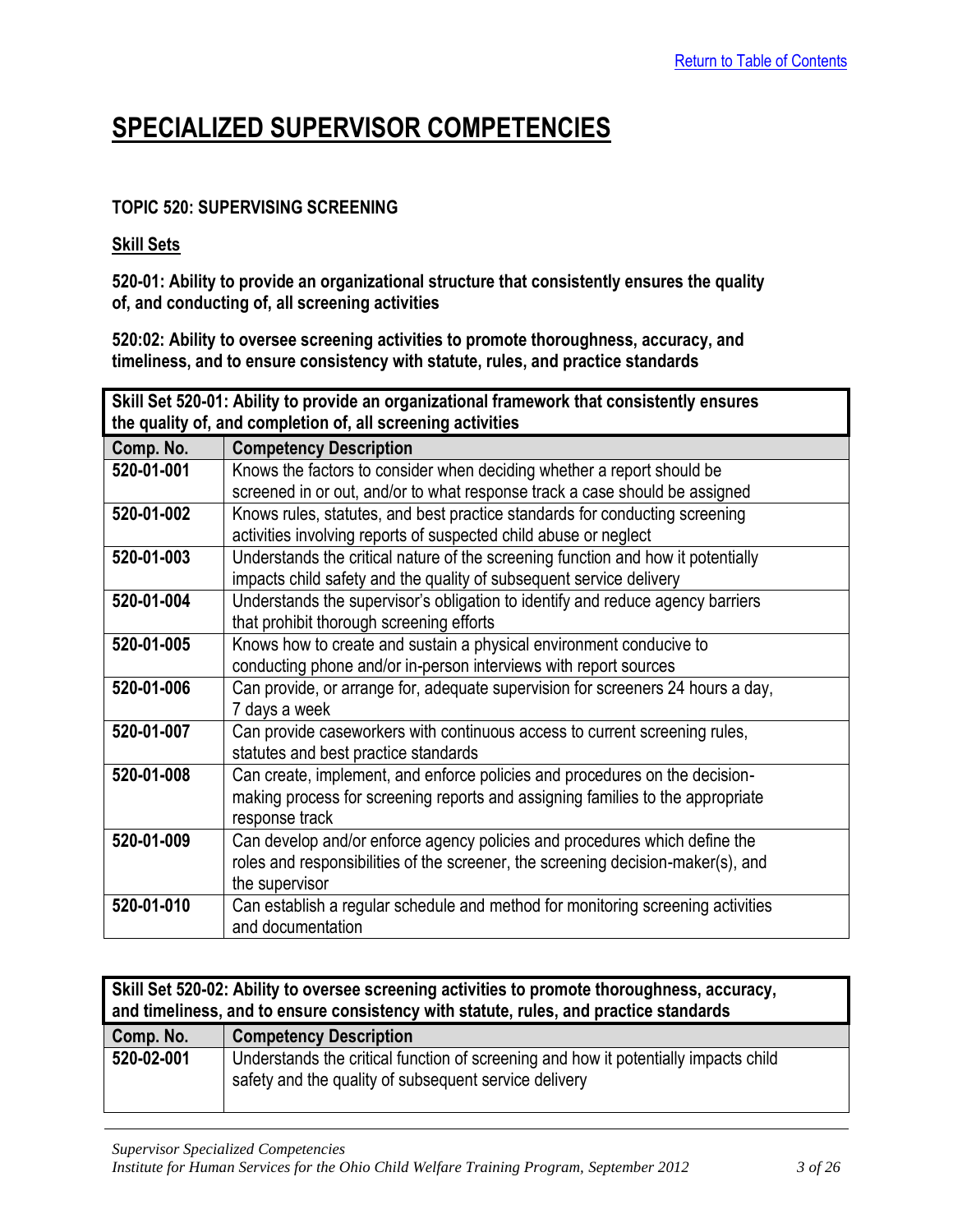| 520-02-002 | Understands how time pressures, reluctance to ask probing questions, and/or         |
|------------|-------------------------------------------------------------------------------------|
|            | lack of skill and knowledge may interfere with the screener's ability to conduct    |
|            | thorough interviews                                                                 |
| 520-02-003 | Knows how to guide caseworkers in the development of effective interview skills     |
|            | with report sources                                                                 |
| 520-02-004 | Knows how to help caseworkers recognize when cultural differences may bias          |
|            | the reporter's information as well as the screener's interpretation about the       |
|            | information                                                                         |
| 520-02-005 | Knows how to guide and monitor casework performance to ensure all essential         |
|            | information is collected during the screening process                               |
| 520-02-006 | Knows how to instruct caseworkers in the correct ways to document report and        |
|            | screening information                                                               |
| 520-02-007 | Knows how to guide caseworkers in deciding whether reports should be                |
|            | screened in, and if so, whether they should follow the investigative or alternative |
|            | response track                                                                      |
| 520-02-008 | Knows how to assist caseworkers in determining the degree of urgency, i.e., how     |
|            | quickly the investigator should see the alleged child victim                        |
| 520-02-009 | Knows how to guide caseworkers in recommending preventive and/or supportive         |
|            | community services for families when a report is screened out                       |
| 520-02-010 | Can monitor caseworkers to ensure all screening requirements are completed          |
|            | within mandated time frames                                                         |
| 520-02-011 | Can instruct caseworkers on professional ethical standards as they apply to the     |
|            | screening function                                                                  |
| 520-02-012 | Can instruct caseworkers on ways to gather essential information during the         |
|            | screening process to identify safety threats to children                            |
| 520-02-013 | Can provide direction to screeners on how to answer questions from report           |
|            | sources regarding the screening process, agency response options, and               |
|            | confidentiality                                                                     |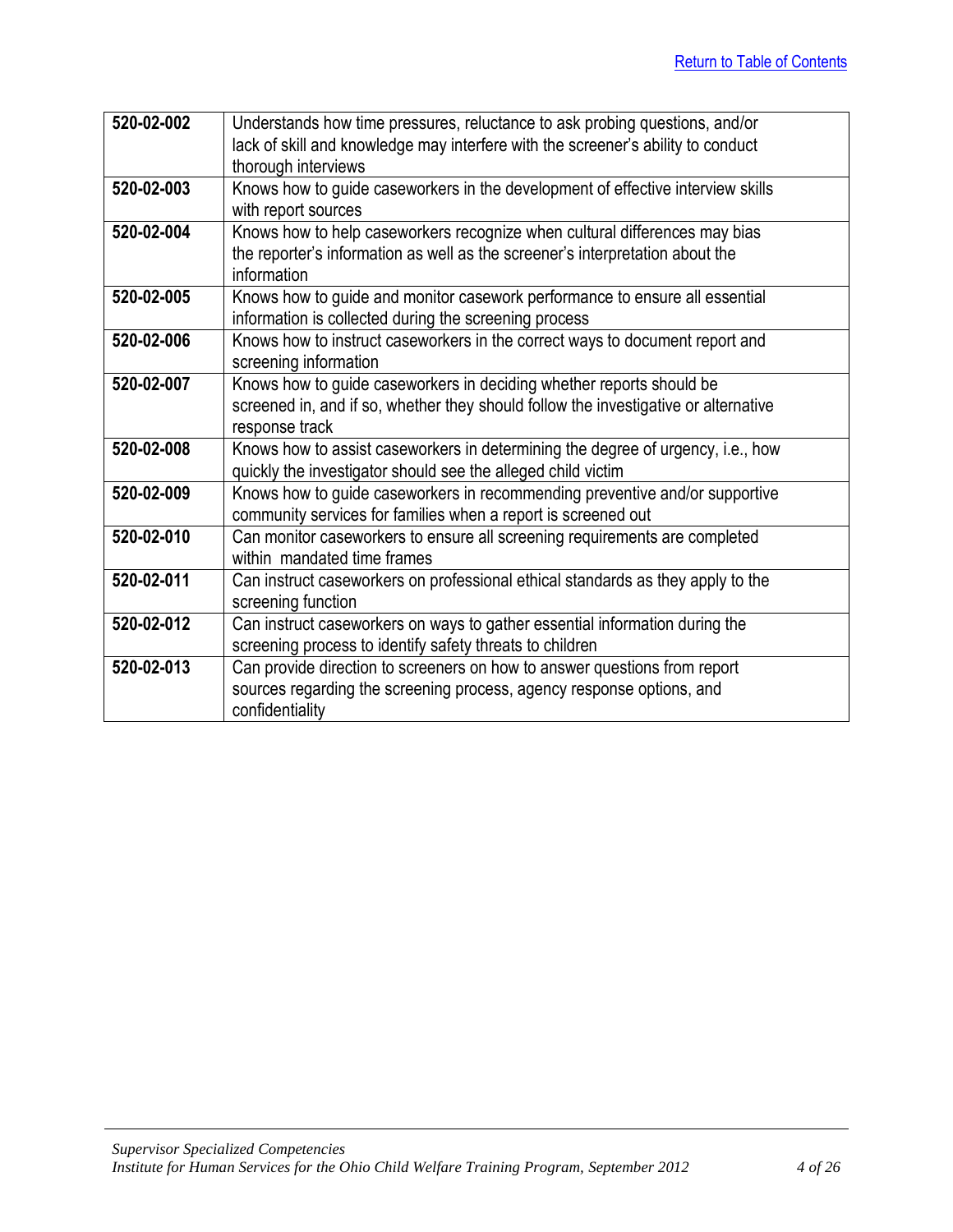## <span id="page-4-0"></span>**TOPIC 521: SUPERVISING ASSESSMENTS AND INVESTIGATIONS**

#### **Skill Set**

**521-01: Ability to direct and monitor casework efforts to elicit, analyze, and integrate relevant information at all points of case involvement.**

**521-02: Ability to direct and monitor casework activities of investigation to promote thoroughness, accuracy, and timeliness, and to ensure consistency with statute, rules, and best practice standards**

<span id="page-4-1"></span>

| Skill Set 521-01: Ability to direct and monitor casework efforts to elicit, analyze, and |                                                                                 |
|------------------------------------------------------------------------------------------|---------------------------------------------------------------------------------|
| integrate relevant information at all points of case involvement.                        |                                                                                 |
| Comp. No.                                                                                | <b>Competency Description</b>                                                   |
| 521-01-001                                                                               | Knows practice standards, policies, and procedures for gathering and            |
|                                                                                          | documenting information for various types of assessment                         |
| 521-01-002                                                                               | Understands the importance of the supervisor's role in ensuring continuous      |
|                                                                                          | comprehensive assessments at all stages of case involvement                     |
| 521-01-003                                                                               | Understands that common errors in thinking can occur when caseworkers gather    |
|                                                                                          | and analyze case information                                                    |
| 521-01-004                                                                               | Understands how cultural differences can impact the assessment process, and     |
|                                                                                          | bias caseworker conclusions and case decisions                                  |
| 521-01-005                                                                               | Understands the reluctance of some families to confide personal information     |
| 521-01-006                                                                               | Understands the supervisor's role in helping caseworkers manage their personal  |
|                                                                                          | biases, prejudices, and emotional reactions when drawing conclusions during the |
|                                                                                          | assessment process                                                              |
| 521-01-007                                                                               | Understands the importance of asking probing questions to help caseworkers      |
|                                                                                          | analyze and integrate assessment information                                    |
| 521-01-008                                                                               | Understands the need to assist caseworkers in critically examining their case   |
|                                                                                          | interpretations, observations, assumptions, and assessment conclusions          |
| 521-01-009                                                                               | Knows how to support caseworkers in using safety, risk, and family assessments  |
|                                                                                          | to protect children                                                             |
| 521-01-010                                                                               | Knows how to model and instruct caseworkers in ways to engage families and      |
|                                                                                          | minimize resistance to agency involvement                                       |
| 521-01-011                                                                               | Knows how to guide caseworkers in collecting thorough historical and current    |
|                                                                                          | child and family information                                                    |
| 521-01-012                                                                               | Knows how to assist caseworkers in utilizing assessment information for the     |
|                                                                                          | purpose of identifying family needs and coordinating appropriate services       |
| 521-01-013                                                                               | Can use case conferences, observations of caseworkers, and reviews of           |
|                                                                                          | assessment documentation to ensure all agency standards and state rules and     |
|                                                                                          | statute are met                                                                 |
| 521-01-014                                                                               | Can monitor whether completed assessments aligned with provision of             |
|                                                                                          | appropriate services                                                            |
|                                                                                          |                                                                                 |
|                                                                                          |                                                                                 |
|                                                                                          |                                                                                 |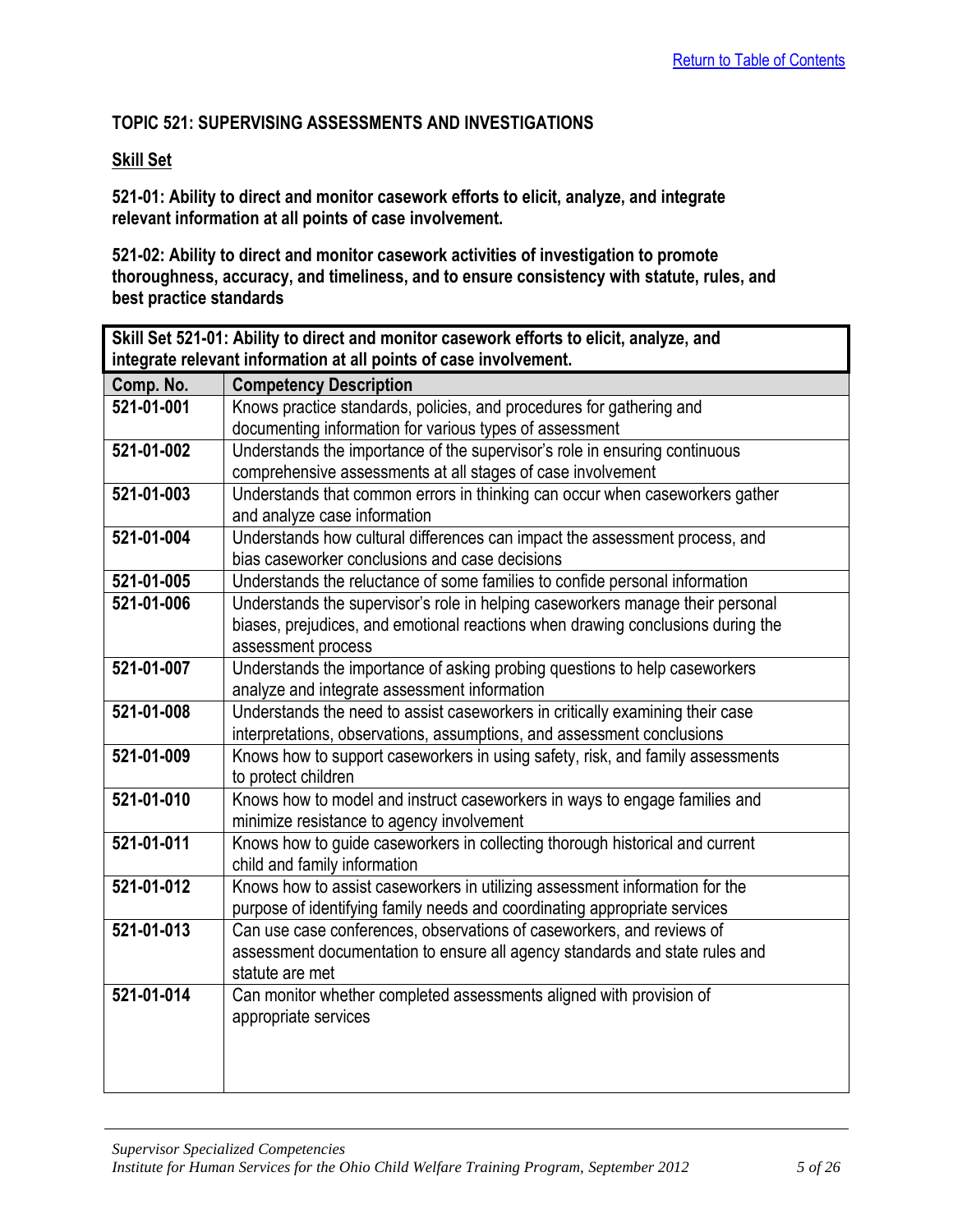<span id="page-5-0"></span>

| Skill Set 521-02: Ability to direct and monitor casework activities of investigation to promote |
|-------------------------------------------------------------------------------------------------|
| thoroughness, accuracy, and timeliness, and to ensure consistency with statute, rules, and      |
| best practice standards                                                                         |

| Comp. No.  | <b>Competency Description</b>                                                                                                                              |
|------------|------------------------------------------------------------------------------------------------------------------------------------------------------------|
| 521-02-001 | Knows statute, rules, best practice standards, policies and procedures for all                                                                             |
|            | types of child abuse and neglect investigations                                                                                                            |
| 521-02-002 | Understands the County Memorandum of Understanding as it pertains to multi-                                                                                |
|            | agency participation in child abuse and neglect cases                                                                                                      |
| 521-02-003 | Understands the common issues that can develop when coordinating                                                                                           |
|            | investigative efforts with law enforcement, Child Advocacy Centers, and county                                                                             |
|            | prosecutors                                                                                                                                                |
| 521-02-004 | Understands the apprehension felt by children and families during an                                                                                       |
|            | investigation, and why they may be reluctant to cooperate with the caseworker                                                                              |
|            | and agency                                                                                                                                                 |
| 521-02-005 | Understands the importance of ensuring children's safety while protecting                                                                                  |
|            | family's rights to privacy and confidentiality                                                                                                             |
| 521-02-006 | Understands the importance of identifying and addressing cultural incompetence                                                                             |
|            | and/or caseworker biases and personal history that compromises their ability to                                                                            |
|            | conduct investigations                                                                                                                                     |
| 521-02-007 | Knows how to resolve issues that develop when coordinating investigations with                                                                             |
|            | law enforcement and the prosecutor's office                                                                                                                |
| 521-02-008 | Knows how to instruct caseworkers about ways to engage the family and try to                                                                               |
|            | reduce the fears and resistance of the family                                                                                                              |
| 521-02-009 | Knows how to instruct and monitor caseworker efforts to coordinate                                                                                         |
|            | investigations with community partners in accordance with the County                                                                                       |
|            | Memorandum of Understanding                                                                                                                                |
| 521-02-010 | Knows how to monitor casework activities to ensure the accuracy, thoroughness,                                                                             |
|            | and timeliness of investigations                                                                                                                           |
| 521-02-011 | Knows how to instruct and monitor casework activities to ensure the rights of all                                                                          |
|            | parties to a case are protected during the investigation process                                                                                           |
| 521-02-012 | Knows how to assist caseworkers in developing and implementing safety plans to                                                                             |
|            | protect child victims, their siblings, and non-offending parents                                                                                           |
| 521-02-013 | Knows how to direct staff to be incompliance with statute, rules, and best practice                                                                        |
| 521-02-014 | standards for scheduling and conducting investigative interviews in schools<br>Knows how to monitor case records to assure compliance with statute, rules, |
|            | (e.g., activities, timeframes, etc.) and best practice standards                                                                                           |
| 521-02-015 | Can help caseworkers evaluate child safety, risk of future harm, contributors to                                                                           |
|            | child maltreatment, family protective capacities, and the need for a safety plan                                                                           |
| 521-02-016 | Can guide caseworkers in initiating immediate action to ensure children and their                                                                          |
|            | families are safe                                                                                                                                          |
| 521-02-017 | Can provide or arrange for supervision of investigative caseworkers 24 hours a                                                                             |
|            | day, 7 days a week                                                                                                                                         |
| 521-02-018 | Can design and implement effective methods for coordinating agency                                                                                         |
|            | investigations and interventions with other community partners as warranted                                                                                |
|            |                                                                                                                                                            |
|            |                                                                                                                                                            |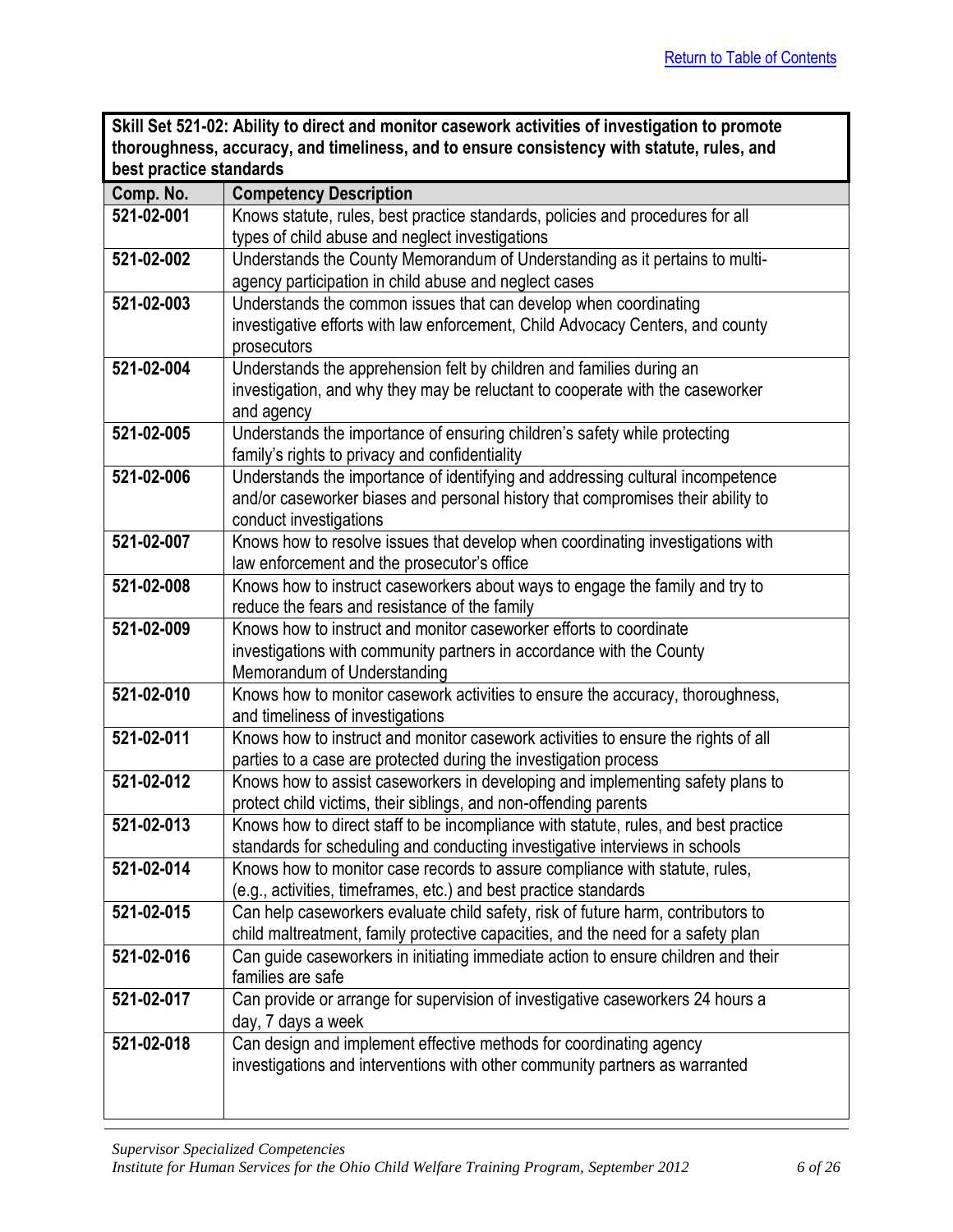| $1521 - 02 - 019$ | Can use case conferences, direct observation of caseworkers, and state, local, |
|-------------------|--------------------------------------------------------------------------------|
|                   | and/or agency data to ensure investigations comply with statute, rules, agency |
|                   | policies and procedures, and best practice standards                           |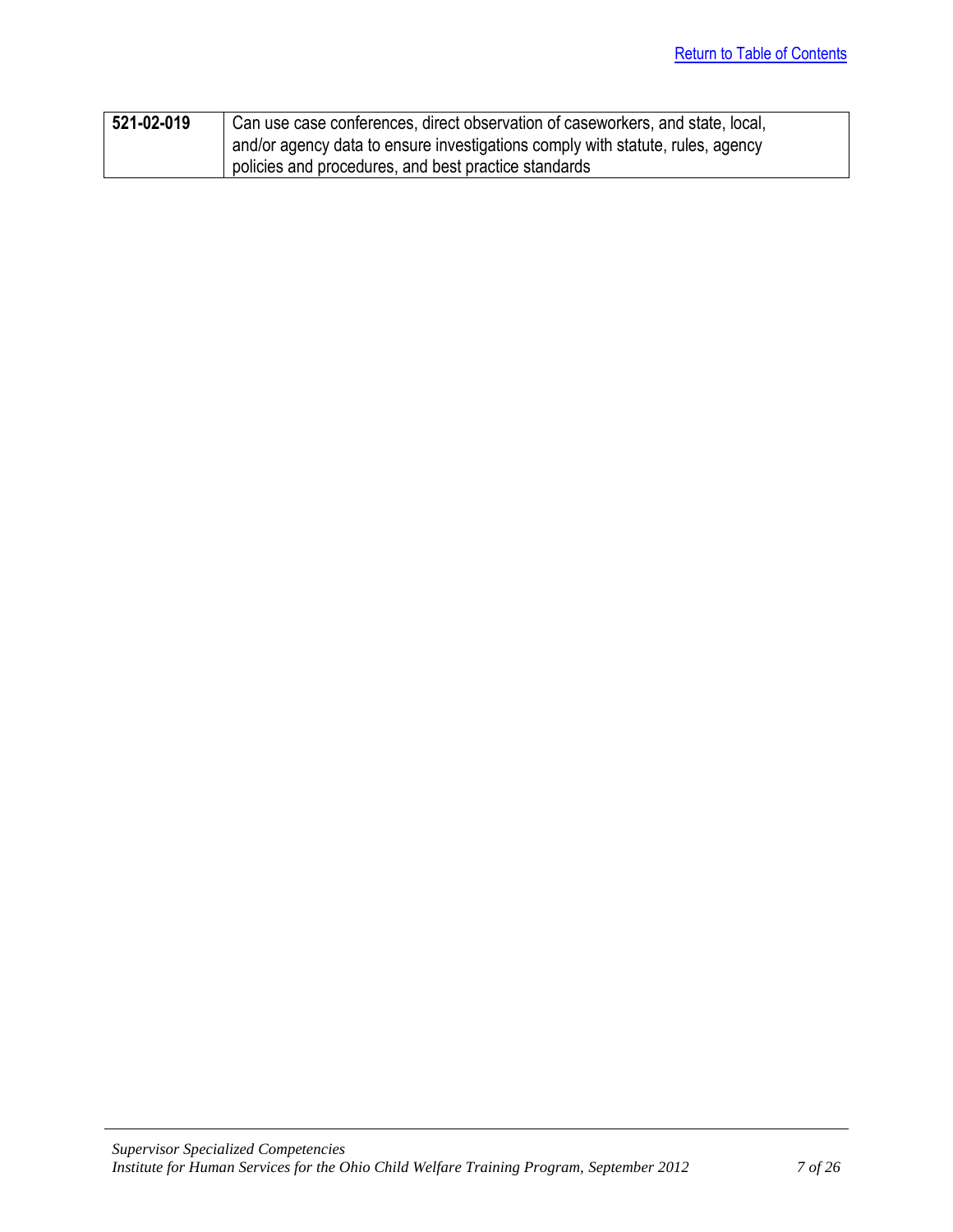## <span id="page-7-0"></span>**TOPIC 522: SUPERVISORY ISSUES IN CHILD ABUSE, NEGLECT, AND SEXUAL ABUSE**

## **Skill Set**

**522-01: Ability to direct and monitor caseworkers in the provision of services that meet the unique needs and challenges of abused and neglected children and their families** 

**522-02: Ability to ensure the provision of services that meet the unique needs and challenges of children who have been sexually abused and their families and/or sexually offending youth and their families**

<span id="page-7-1"></span>

| Skill Set 522-01: Ability to direct and monitor caseworkers in the provision of services that |                                                                                                                                        |
|-----------------------------------------------------------------------------------------------|----------------------------------------------------------------------------------------------------------------------------------------|
| meet the unique needs and challenges of abused and neglected children and their families      |                                                                                                                                        |
| Comp. No.                                                                                     | <b>Competency Description</b>                                                                                                          |
| 522-01-001                                                                                    | Knows statute, rules, best practice standards, and agency policies and                                                                 |
|                                                                                               | procedures for managing child abuse and neglect cases                                                                                  |
| 522-01-002                                                                                    | Understands the benefits of having a multi-agency process for providing                                                                |
|                                                                                               | personalized services to abused and neglected children and their families                                                              |
| 522-01-003                                                                                    | Knows how to guide caseworkers in understanding the variety of services                                                                |
|                                                                                               | available within the area and how to access those services                                                                             |
| 522-01-004                                                                                    | Knows how to help caseworkers recognize the personal, interpersonal, and                                                               |
|                                                                                               | environmental factors that can contribute to, or mitigate child abuse and neglect                                                      |
| 522-01-005                                                                                    | Knows how to guide caseworkers in recognizing culturally-based parenting                                                               |
|                                                                                               | practices that can be potentially misconstrued as abuse or neglect                                                                     |
| 522-01-006                                                                                    | Knows how to help caseworkers identify family strengths and community                                                                  |
|                                                                                               | resources to address poverty and environmental conditions that place children at                                                       |
|                                                                                               | risk of future harm                                                                                                                    |
| 522-01-007                                                                                    | Knows how to model and guide caseworkers in using critical thinking skills when                                                        |
|                                                                                               | making decisions about risk and safety issues for abused and/or neglected                                                              |
|                                                                                               | children                                                                                                                               |
| 522-01-008                                                                                    | Knows how to guide caseworkers in identifying relatives, friends, and/or                                                               |
|                                                                                               | community members to serve as resources to abused or neglected children and<br>their families                                          |
| 522-01-009                                                                                    |                                                                                                                                        |
|                                                                                               | Knows how to help caseworkers constructively manage the emotions they can<br>experience when involved in child abuse and neglect cases |
| 522-01-010                                                                                    | Knows how to design and implement systems for collaboration between the child                                                          |
|                                                                                               | welfare agency, Child Advocacy Center, law enforcement, and the prosecutor's                                                           |
|                                                                                               | office                                                                                                                                 |
| 522-01-011                                                                                    | Knows how to manage the agency's role and responsibilities in coordinating the                                                         |
|                                                                                               | handling of abuse and neglect cases according to the County Memorandum of                                                              |
|                                                                                               | Understanding                                                                                                                          |
|                                                                                               |                                                                                                                                        |
|                                                                                               |                                                                                                                                        |
|                                                                                               |                                                                                                                                        |
|                                                                                               |                                                                                                                                        |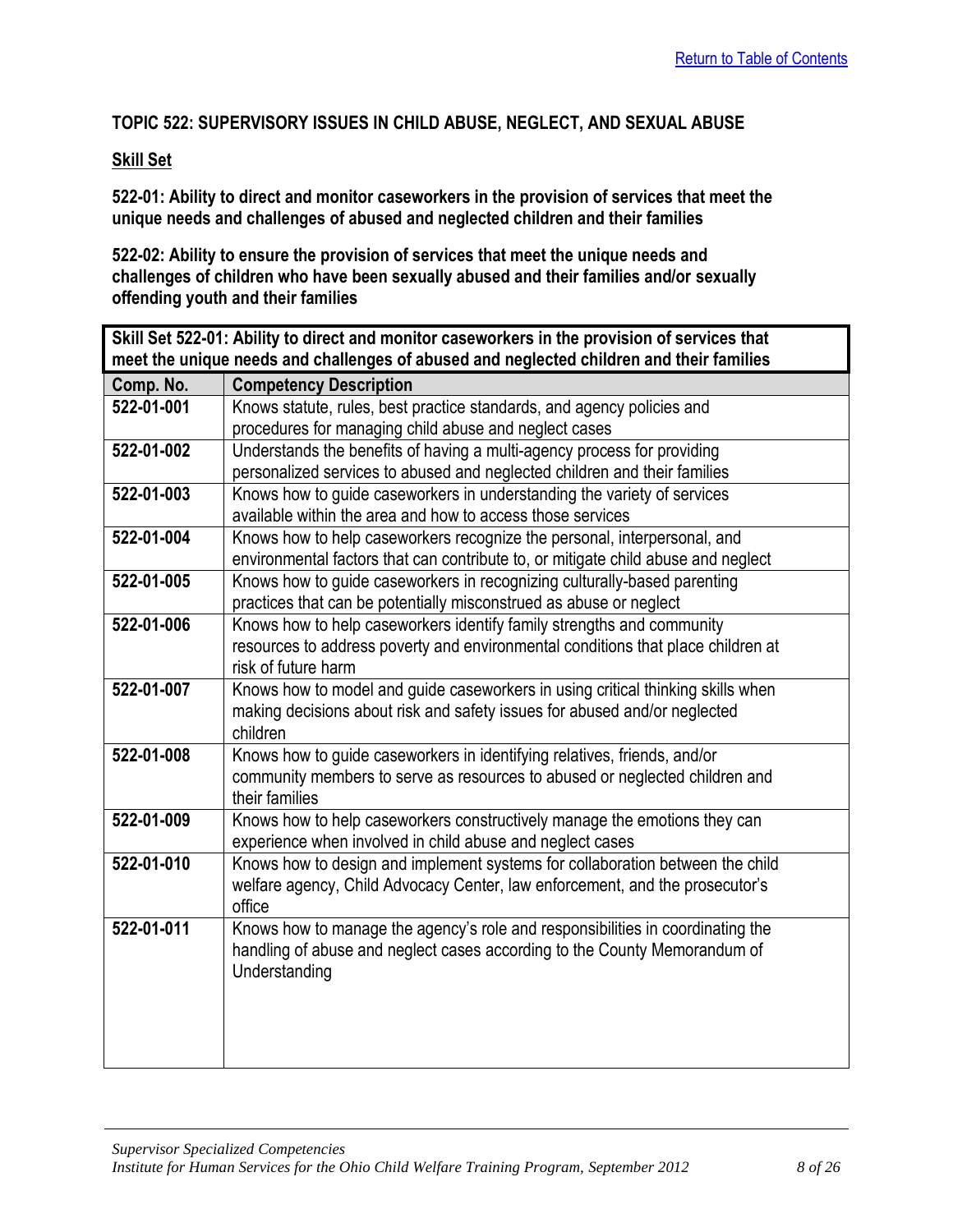<span id="page-8-0"></span>

| Skill Set 522-02: Ability to ensure the provision of services that meet the unique needs and |
|----------------------------------------------------------------------------------------------|
| challenges of children who have been sexually abused and their families and/or sexually      |
| offending youth and their families                                                           |

| Comp. No.  | <b>Competency Description</b>                                                     |
|------------|-----------------------------------------------------------------------------------|
| 522-02-001 | Knows statute, rules, best practice standards, policies and procedures that apply |
|            | to child sexual abuse cases                                                       |
| 522-02-002 | Knows who the leading writers, researchers, and educators are in the field of     |
|            | child sexual abuse                                                                |
| 522-02-003 | Understands the purpose of the County Memorandum of Understanding and how         |
|            | it addresses a multi-agency response to child sexual abuse investigations         |
| 522-02-004 | Understands how personal factors could compromise a caseworker's ability to       |
|            | work effectively in child sexual abuse cases (e.g., past history, bias)           |
| 522-02-005 | Understands the importance of helping caseworkers recognize when handling         |
|            | sexual abuse cases is not a good fit and the need to assign them to other types   |
|            | of cases                                                                          |
| 522-02-006 | Understands the dilemmas regarding use of anatomically correct dolls, drawings,   |
|            | video and audio recordings, and one-way mirrors during investigations             |
| 522-02-007 | Understands the importance of staying current on research about sexually          |
|            | abusive behavior and child victimization                                          |
| 522-02-008 | Understands the importance of helping caseworkers constructively manage the       |
|            | emotional distress, anger, frustration, biases, etc., they may experience when    |
|            | involved with child sexual abuse cases                                            |
| 522-02-009 | Understands how culture and diversity factors can impact child sexual abuse       |
|            | cases, and how supervisors must promote cultural competence with staff            |
| 522-02-010 | Understands the importance of helping caseworkers distinguish normal and          |
|            | abnormal sexual behaviors in children                                             |
| 522-02-011 | Understands the importance of having skilled caseworkers conduct interviews       |
|            | with alleged victims, siblings, non-offending parents, and alleged perpetrators   |
| 522-02-012 | Understands the importance of corroborating children's disclosures with other     |
|            | information learned during an investigation                                       |
| 522-02-013 | Knows how to help caseworkers understand how family structure, interactions,      |
|            | environment, and other factors can contribute to, or mitigate child sexual abuse  |
| 522-02-014 | Knows how to guide caseworkers in recognizing behavioral and emotional            |
|            | indicators of sexual abuse                                                        |
| 522-02-015 | Knows how to direct caseworkers in handling issues of coercion and secrecy in     |
|            | child sexual abuse cases                                                          |
| 522-02-016 | Knows how to direct caseworkers in completing investigative activities for all    |
|            | types of sexual abuse cases: intra-familial, third-party, stranger-danger,        |
|            | substitute care, etc.                                                             |
| 522-02-017 | Knows how to guide caseworkers in developing alternative hypotheses, a critical   |
|            | component in the early stages of a child sexual abuse case                        |
| 522-02-018 | Knows how to guide caseworkers in recognizing how family dynamics and             |
|            | circumstances can inadvertently or intentionally put pressure on child victims to |
|            | recant                                                                            |
| 522-02-019 | Knows how to guide caseworkers in structuring their investigations and            |
|            | supporting children in order to prevent recanting                                 |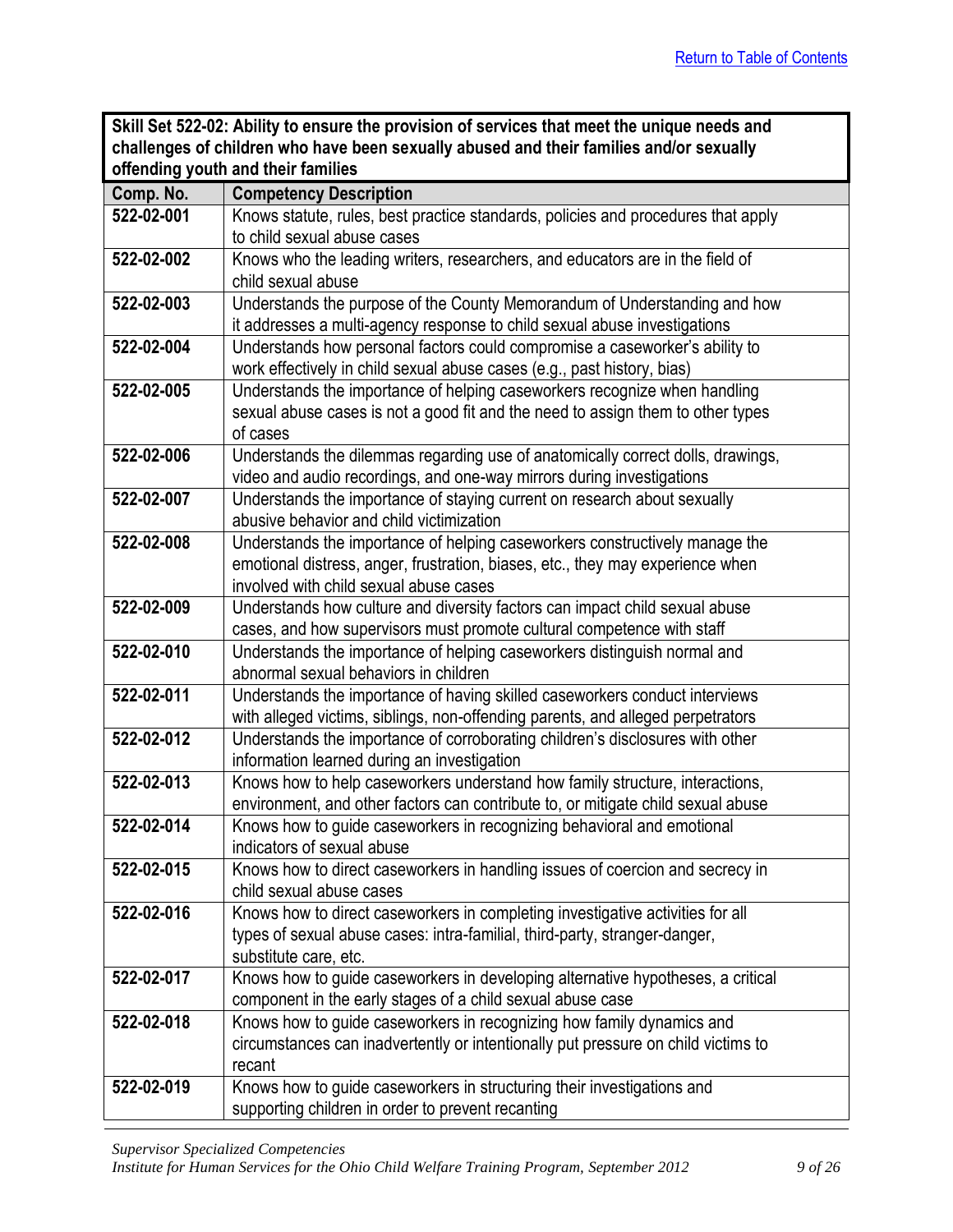| 522-02-020 | Knows how to guide caseworkers in their efforts with child victims and their                                                                     |
|------------|--------------------------------------------------------------------------------------------------------------------------------------------------|
|            | families in situations when recantation occurs                                                                                                   |
| 522-02-021 | Knows how to help caseworkers understand the dynamics of sexual offending by                                                                     |
|            | children and adolescents and how the dynamics differ from adult sexual                                                                           |
|            | offending                                                                                                                                        |
| 522-02-022 | Knows how to guide caseworkers in developing individualized plans for                                                                            |
|            | managing child sexual abuse cases                                                                                                                |
| 522-02-023 | Knows how to help caseworkers identify and access appropriate community                                                                          |
|            | resources for children who have been sexually abused and/or their families                                                                       |
| 522-02-024 | Knows how to guide caseworkers in providing emotional and educational support                                                                    |
|            | for parents and caregivers of sexually abused children                                                                                           |
| 522-02-025 | Knows how to guide caseworkers in providing emotional and educational support                                                                    |
|            | for parents and caregivers of children who have sexually abused others                                                                           |
| 522-02-026 | Knows how to help caseworkers identify and access appropriate resources for                                                                      |
|            | children (and/or their families) who have sexually victimized other children                                                                     |
| 522-02-027 | Knows how to direct caseworkers in responding to the unique challenges of                                                                        |
|            | substitute caregivers in providing care to children who have been sexually                                                                       |
|            | abused                                                                                                                                           |
| 522-02-028 | Knows how to direct caseworkers in responding to the unique challenges of                                                                        |
|            | substitute caregivers in providing care to children who have sexually abused                                                                     |
|            | other children                                                                                                                                   |
| 522-02-029 | Knows how to guide caseworkers in making well thought-out decisions and                                                                          |
|            | properly sequencing activities when reunifying child sexual abuse victims with                                                                   |
|            | their families                                                                                                                                   |
| 522-02-030 | Knows how to assist caseworkers in designing strategies to help families prevent                                                                 |
|            | recurrences of sexual abuse post-reunification                                                                                                   |
| 522-02-031 | Can ensure that caseworkers receive adequate training in effective forensic                                                                      |
|            | interviewing before being assigned to sexual abuse investigations                                                                                |
| 522-02-032 | Can manage case assignments in a way that equitably distributes the work load,                                                                   |
| 522-02-033 | yet provides occasional breaks from the intensity of sexual abuse cases<br>Can use case conferences, direct observation of caseworkers, and case |
|            | documentation and data to ensure compliance with best practice standards                                                                         |
|            | specific to child sexual abuse                                                                                                                   |
| 522-02-034 | Can write policies and procedures that reflect best practice in the use of                                                                       |
|            | anatomically correct dolls, drawings, video and audio recordings, and one-way                                                                    |
|            |                                                                                                                                                  |
|            | mirrors with children                                                                                                                            |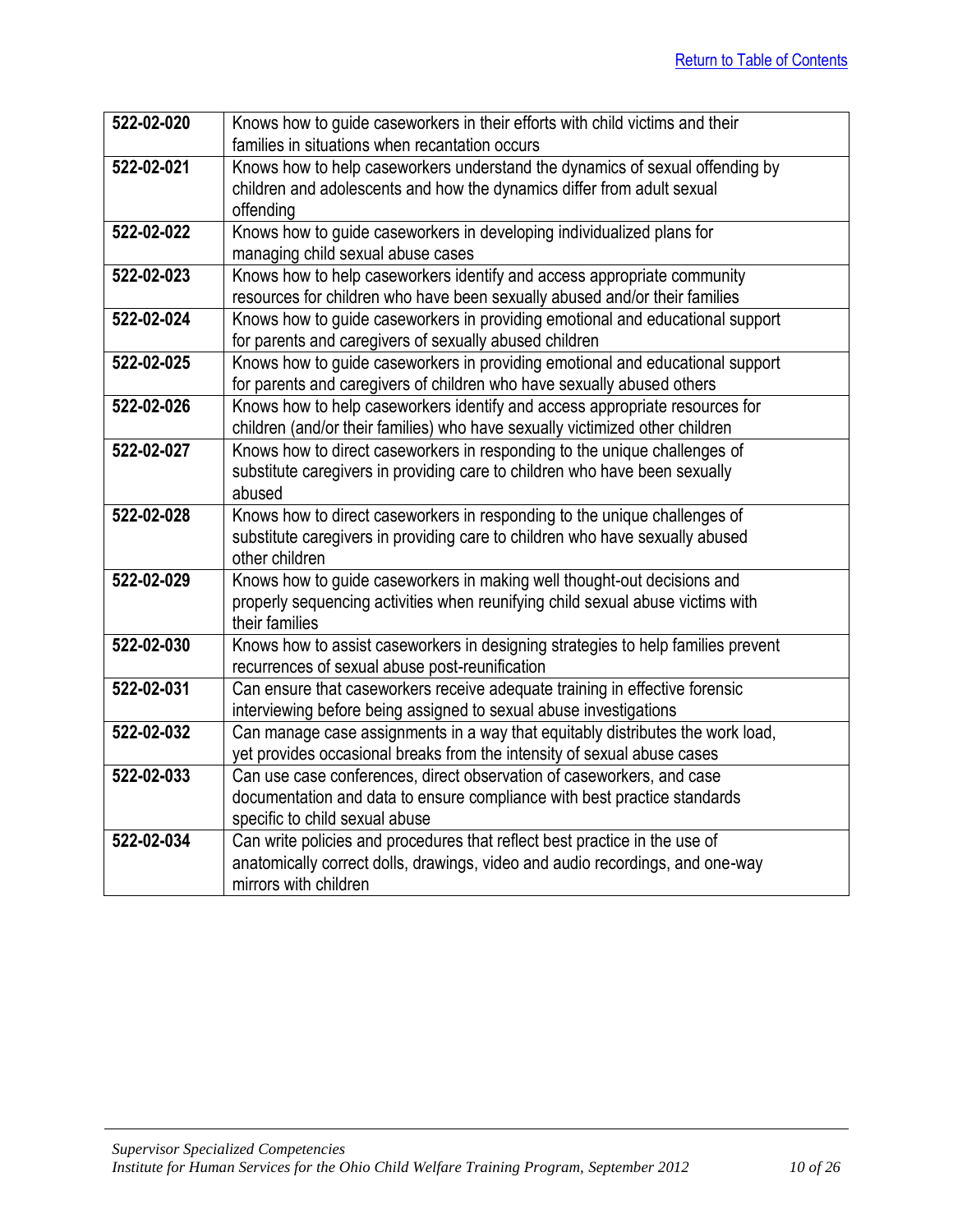## <span id="page-10-0"></span>**TOPIC 523: SUPERVISING CASE PLANNING AND SERVICE DELIVERY**

## **Skill Set**

**523-01: Ability to instruct and monitor caseworkers in developing and implementing case plans that promote accuracy, timeliness, and relevance of services to address families' needs**

<span id="page-10-1"></span>

| Skill Set 523-01: Ability to instruct and monitor caseworkers in developing and         |                                                                                   |
|-----------------------------------------------------------------------------------------|-----------------------------------------------------------------------------------|
| implementing case plans that promote accuracy, timeliness, and relevance of services to |                                                                                   |
| address families' needs                                                                 |                                                                                   |
| Comp. No.                                                                               | <b>Competency Description</b>                                                     |
| 523-01-001                                                                              | Understands how supervisor interactions with caseworkers are often replicated in  |
|                                                                                         | caseworker interactions with clients                                              |
| 523-01-002                                                                              | Understands the supervisor's responsibility to model, instruct, and monitor       |
|                                                                                         | caseworkers in developing and implementing case plans                             |
| 523-01-003                                                                              | Understands how caseworker bias and negative attitudes toward families and/or     |
|                                                                                         | service providers can adversely affect the quality of working relationships       |
| 523-01-004                                                                              | Understands the nature and purpose of concurrent/supplemental case planning       |
|                                                                                         | with families involved with the agency                                            |
| 523-01-005                                                                              | Understands how lack of cultural competence by the agency and its staff can       |
|                                                                                         | impede the effectiveness of case plan development and implementation              |
| 523-01-006                                                                              | Knows how to guide caseworkers in following best practice standards related to    |
|                                                                                         | case plan development and implementation                                          |
| 523-01-007                                                                              | Knows how to instruct caseworkers to follow federal, state, and local statutes,   |
|                                                                                         | rules, policies and procedures                                                    |
| 523-01-008                                                                              | Knows how to model and support caseworkers' attempts to engage families,          |
|                                                                                         | reduce resistance, and keep them motivated during case plan development and       |
|                                                                                         | implementation                                                                    |
| 523-01-009                                                                              | Knows how to model and assist caseworkers in identifying each family's unique     |
|                                                                                         | circumstances, strengths, hopes, and needs                                        |
| 523-01-010                                                                              | Knows how to instruct caseworkers in successfully completing each step of the     |
|                                                                                         | case planning process.                                                            |
| 523-01-011                                                                              | Knows how to direct caseworkers in using information from risk, safety, and       |
|                                                                                         | family assessments to develop case plans and drive the selection of services for  |
|                                                                                         | families                                                                          |
| 523-01-012                                                                              | Knows how to direct caseworkers in effectively managing their personal bias or    |
|                                                                                         | negative attitudes about families and/or service providers                        |
| 523-01-013                                                                              | Knows how to help caseworkers develop case plans that are realistic,              |
|                                                                                         | individualized according to the family's needs, behaviorally specific, and easily |
| 523-01-014                                                                              | understood                                                                        |
|                                                                                         | Knows how to assist caseworkers in accessing service resources for families,      |
|                                                                                         | particularly in areas where few resources exist                                   |
| 523-01-015                                                                              | Knows how to direct caseworkers to keep service delivery focused and to work in   |
|                                                                                         | partnership with families to achieve priority goals and objectives                |
|                                                                                         |                                                                                   |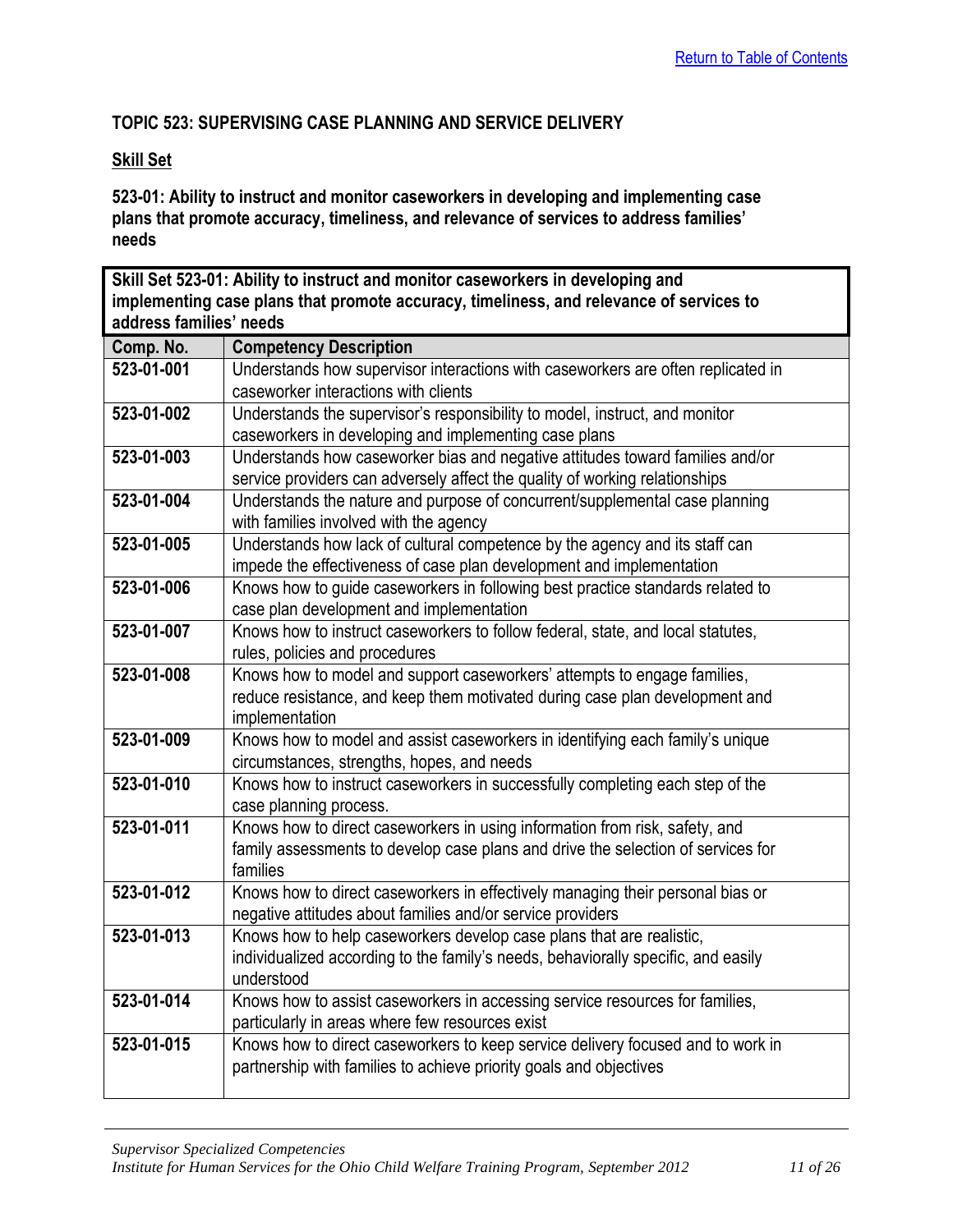| 523-01-016 | Knows how to support and guide caseworkers in recognizing when case closure   |
|------------|-------------------------------------------------------------------------------|
|            | is appropriate                                                                |
| 523-01-017 | Knows how to monitor case records and other documentation to ensure           |
|            | compliance and completion of case planning and implementation activities      |
| 523-01-018 | Knows how to instruct caseworkers on ways to engage families in the           |
|            | concurrent/supplemental case planning process                                 |
| 523-01-019 | Knows how to use group case conferences to review and evaluate case plan      |
|            | objectives and service delivery, and promote creative problem-solving         |
| 523-01-020 | Knows how to schedule, plan, prepare for, and conduct effective group case    |
|            | conferences with staff that will benefit families and promote professional    |
|            | development of staff                                                          |
| 523-01-021 | Can model and instruct caseworkers in fully collaborating with immediate and  |
|            | extended family members in developing and implementing case plans             |
| 523-01-022 | Can use individual case conferences, data, direct observation of caseworkers, |
|            | and review of documentation to ensure effective delivery of services and case |
|            | plan achievements                                                             |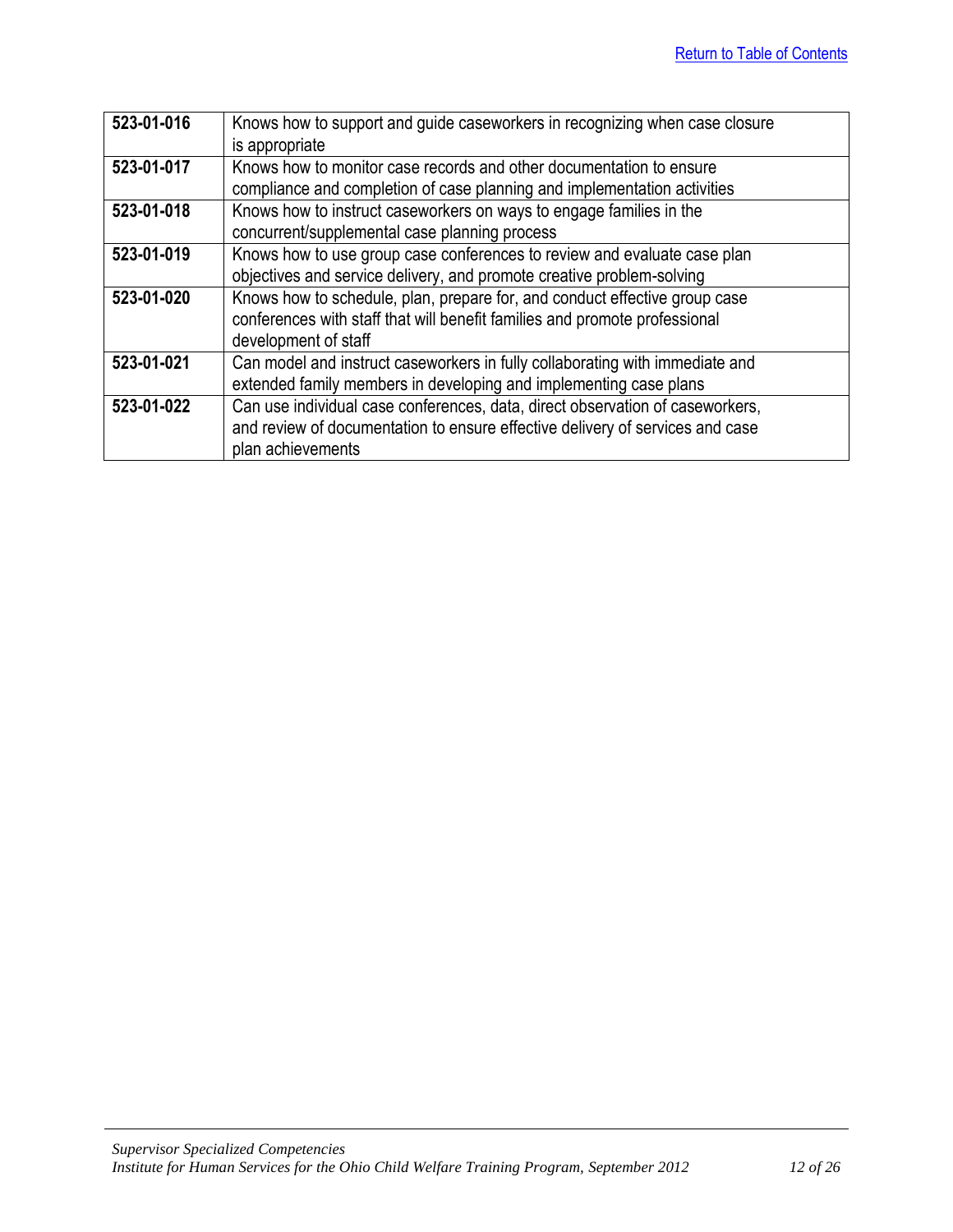## <span id="page-12-0"></span>**TOPIC 524: SUPERVISING FAMILY-CENTERED, NEIGHBORHOOD-BASED SERVICES**

## **Skill Set**

**524-01: Ability to model, direct, and monitor caseworkers in the provision of familycentered, neighborhood-based services that strengthen, support, and empower families** 

<span id="page-12-1"></span>

| Skill Set 524-01: Ability to model, direct, and monitor caseworkers in the provision of family- |                                                                                                |
|-------------------------------------------------------------------------------------------------|------------------------------------------------------------------------------------------------|
| centered, neighborhood-based services that strengthen, support, and empower families            |                                                                                                |
| Comp. No.                                                                                       | <b>Competency Description</b>                                                                  |
| 524-01-001                                                                                      | Knows best practice standards that promote family-centered, neighborhood-                      |
|                                                                                                 | based child welfare services                                                                   |
| 524-01-002                                                                                      | Knows the supervisor's responsibility to ensure that agency services are                       |
|                                                                                                 | congruent with the underlying principles of family-centered, neighborhood-based                |
|                                                                                                 | child welfare services                                                                         |
| 524-01-003                                                                                      | Understands the historical, philosophical, and legal bases for family-centered,                |
|                                                                                                 | neighborhood-based child welfare services                                                      |
| 524-01-004                                                                                      | Understands how intensive, home-based family preservation services can be                      |
|                                                                                                 | used to ensure children's safety and prevent out-of-home placement                             |
| 524-01-005                                                                                      | Understands the unique challenges faced by single parent, gay and lesbian,                     |
|                                                                                                 | multi-generational, and other non-traditional families                                         |
| 524-01-006                                                                                      | Understands the role of family support staff (e.g., parent aides, homemakers,                  |
|                                                                                                 | transportation aides, etc.) in helping to stabilize and serve families                         |
| 524-01-007                                                                                      | Understands how family-values, codes of conduct, and past relationships may                    |
|                                                                                                 | affect people's participation in family meetings                                               |
| 524-01-008                                                                                      | Understands the importance of establishing and sustaining partnerships with                    |
|                                                                                                 | neighborhood-based and community providers                                                     |
| 524-01-009                                                                                      | Knows how to guide caseworkers in recognizing how cultural issues can impact                   |
| 524-01-010                                                                                      | the delivery of family-centered, neighborhood-based services                                   |
|                                                                                                 | Knows how to instruct caseworkers to work within each family's cultural context                |
| 524-01-011                                                                                      | when designing and providing services                                                          |
|                                                                                                 | Knows how to help caseworkers identify and build on the strengths and<br>resources in families |
| 524-01-012                                                                                      | Knows how to help caseworkers collaborate with family support staff and                        |
|                                                                                                 | integrate family support services into formal safety and case plans                            |
| 524-01-013                                                                                      | Knows how to assist caseworkers in understanding the purpose and processes                     |
|                                                                                                 | of family group conferencing/decision-making programs                                          |
| 524-01-014                                                                                      | Knows how to guide caseworkers in identifying and engaging extended and                        |
|                                                                                                 | absent family members                                                                          |
| 524-01-015                                                                                      | Knows how to model and instruct caseworkers in planning and facilitating family                |
|                                                                                                 | group meetings                                                                                 |
| 524-01-016                                                                                      | Knows how to model and assist caseworkers in managing group dynamics to                        |
|                                                                                                 | support families in problem-solving and constructive change efforts                            |
| 524-01-017                                                                                      | Knows how to model strengths-based approaches in daily supervision of                          |
|                                                                                                 | caseworkers, and reinforce the use of strengths-based interventions with families              |
|                                                                                                 |                                                                                                |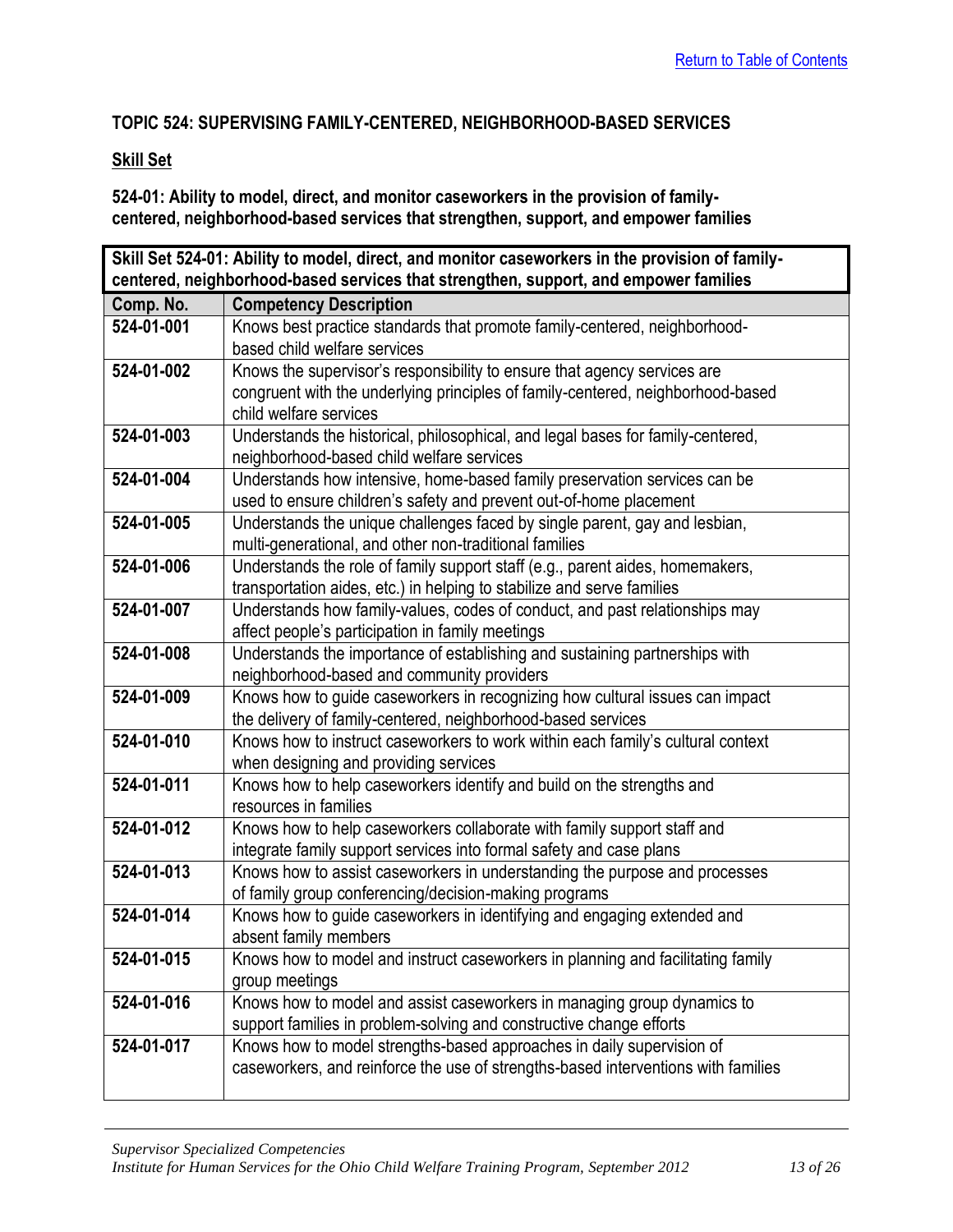| 524-01-018 | Knows how to help caseworkers and family support staff develop and sustain       |
|------------|----------------------------------------------------------------------------------|
|            | supportive, collaborative relationships with family members                      |
| 524-01-019 | Knows how to instruct caseworkers in the use of genograms and ecomaps to         |
|            | understand family structure, membership, and dynamics                            |
| 524-01-020 | Knows how to model and guide caseworkers in helping families identify            |
|            | supportive resources within their own family systems                             |
| 524-01-021 | Knows how to use case conferences and review of case documentation to            |
|            | ensure staff adherence to the key principles of family-centered, neighborhood-   |
|            | based services                                                                   |
| 524-01-022 | Can use group case conferencing and unit meetings to promote family-centered,    |
|            | neighborhood-based practice                                                      |
| 524-01-023 | Can model and direct caseworkers in working with community partners to serve,    |
|            | support, and monitor families, and enhance their capacity to safely parent their |
|            | children                                                                         |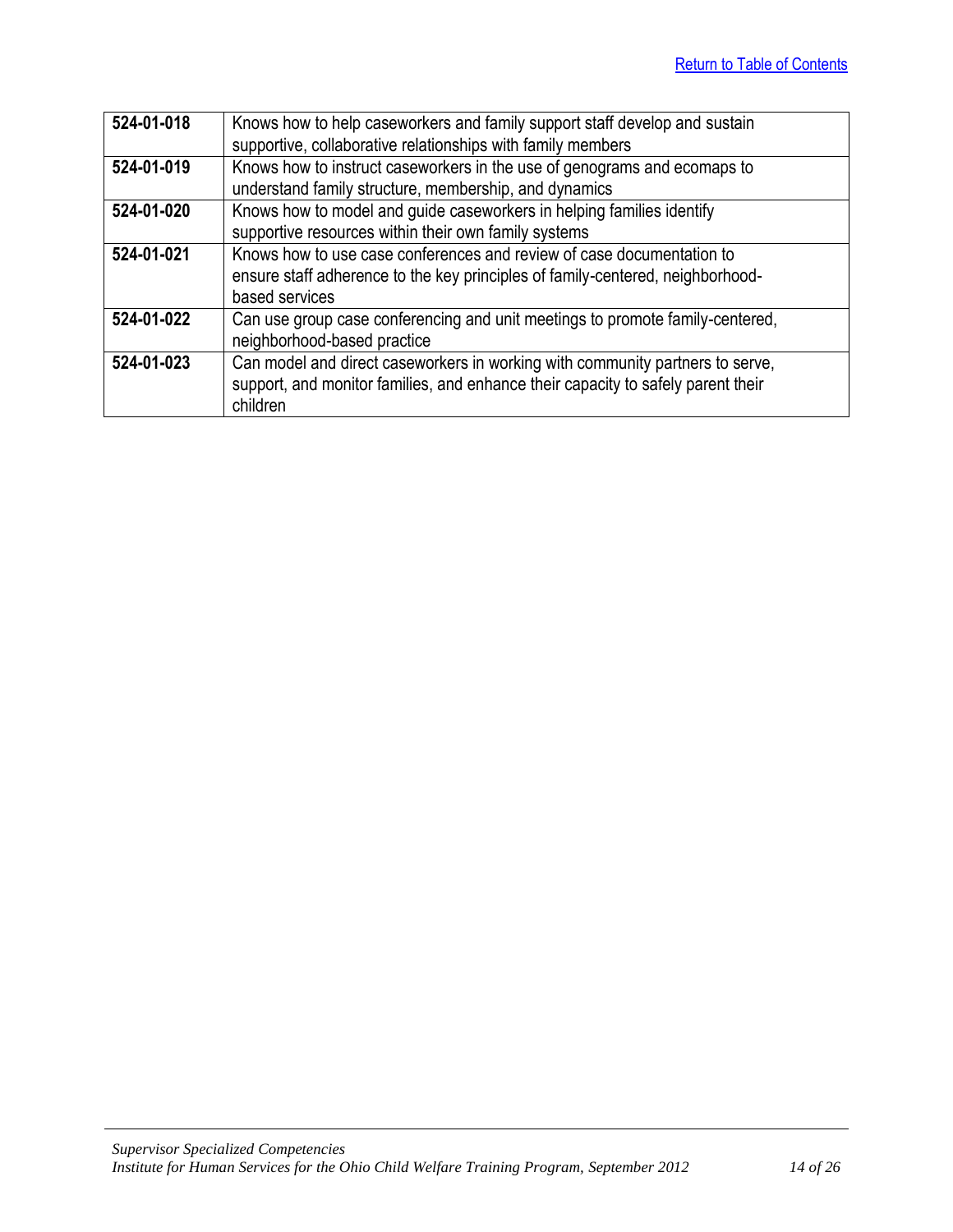## <span id="page-14-0"></span>**TOPIC 525: SUPERVISING ADOPTION, FOSTER CARE, AND KINSHIP CARE**

## **Skill Sets**

**525:01 Ability to model, instruct, and monitor caseworkers in recruitment, assessment, and support of foster, adoptive, and kinship caregivers** 

**525-02 Ability to model, guide, and monitor caseworkers in providing supportive, developmental, and therapeutic services to children in out-of-home placement and their primary families**

<span id="page-14-1"></span>

| Skill Set 525-01: Ability to model, instruct, and monitor caseworkers in recruitment, |                                                                                                   |  |
|---------------------------------------------------------------------------------------|---------------------------------------------------------------------------------------------------|--|
|                                                                                       | assessment, and support of foster, adoptive, and kinship caregivers                               |  |
| Comp. No.                                                                             | <b>Competency Description</b>                                                                     |  |
| 525-01-001                                                                            | Knows legal requirements for recruitment, assessment, training,                                   |  |
|                                                                                       | certification/approval, and ongoing support of foster, adoptive, and kinship                      |  |
|                                                                                       | families                                                                                          |  |
| 525-01-002                                                                            | Knows best practice standards for recruitment, assessment, training,                              |  |
|                                                                                       | certification/approval, and ongoing support of foster, adoptive, and kinship                      |  |
|                                                                                       | families                                                                                          |  |
| 525-01-003                                                                            | Knows the specific types of available financial assistance for adoptive and                       |  |
|                                                                                       | kinship families                                                                                  |  |
| 525-01-004                                                                            | Understands the importance of the supervisor's role in providing ongoing                          |  |
|                                                                                       | supportive services to caregiving families                                                        |  |
| 525-01-005                                                                            | Understands the importance of providing on-going support to foster and kinship                    |  |
|                                                                                       | families, and to adoptive families before and during placement, and during the                    |  |
|                                                                                       | post adoption period                                                                              |  |
| 525-01-006                                                                            | Understands the range of openness in adoption and the common emotional                            |  |
|                                                                                       | conflicts for children, birth parents, and adoptive families that can occur in open<br>placements |  |
| 525-01-007                                                                            | Understands the specific applications of culture and diversity concepts to foster                 |  |
|                                                                                       | care, kinship care, and adoption                                                                  |  |
| 525-01-008                                                                            | Understands the emotional conflicts, misperceptions, and fears often                              |  |
|                                                                                       | experienced by foster/kinship families, and how these affect the stability of                     |  |
|                                                                                       | children's placements                                                                             |  |
| 525-01-009                                                                            | Knows how to direct caseworkers in recruiting potential foster, adoptive, and                     |  |
|                                                                                       | kinship families for child victims, sibling groups, and children with special needs               |  |
| 525-01-010                                                                            | Knows how to assist caseworkers in planning and conducting public relations                       |  |
|                                                                                       | strategies and training activities to increase the number of families qualified to                |  |
|                                                                                       | serve as caregivers                                                                               |  |
| 525-01-011                                                                            | Knows how to help caseworkers build rapport with potential foster and adoptive                    |  |
|                                                                                       | caregivers during the home study process                                                          |  |
| 525-01-012                                                                            | Knows how to model and instruct caseworkers in thoroughly assessing families                      |  |
|                                                                                       | to serve as kinship, foster, or adoptive caregivers                                               |  |
| 525-01-013                                                                            | Knows how to assist caseworkers in managing their biases and prejudices when                      |  |
|                                                                                       | deciding who to certify as a foster caregiver or who to approve as an adoptive                    |  |
|                                                                                       | parent                                                                                            |  |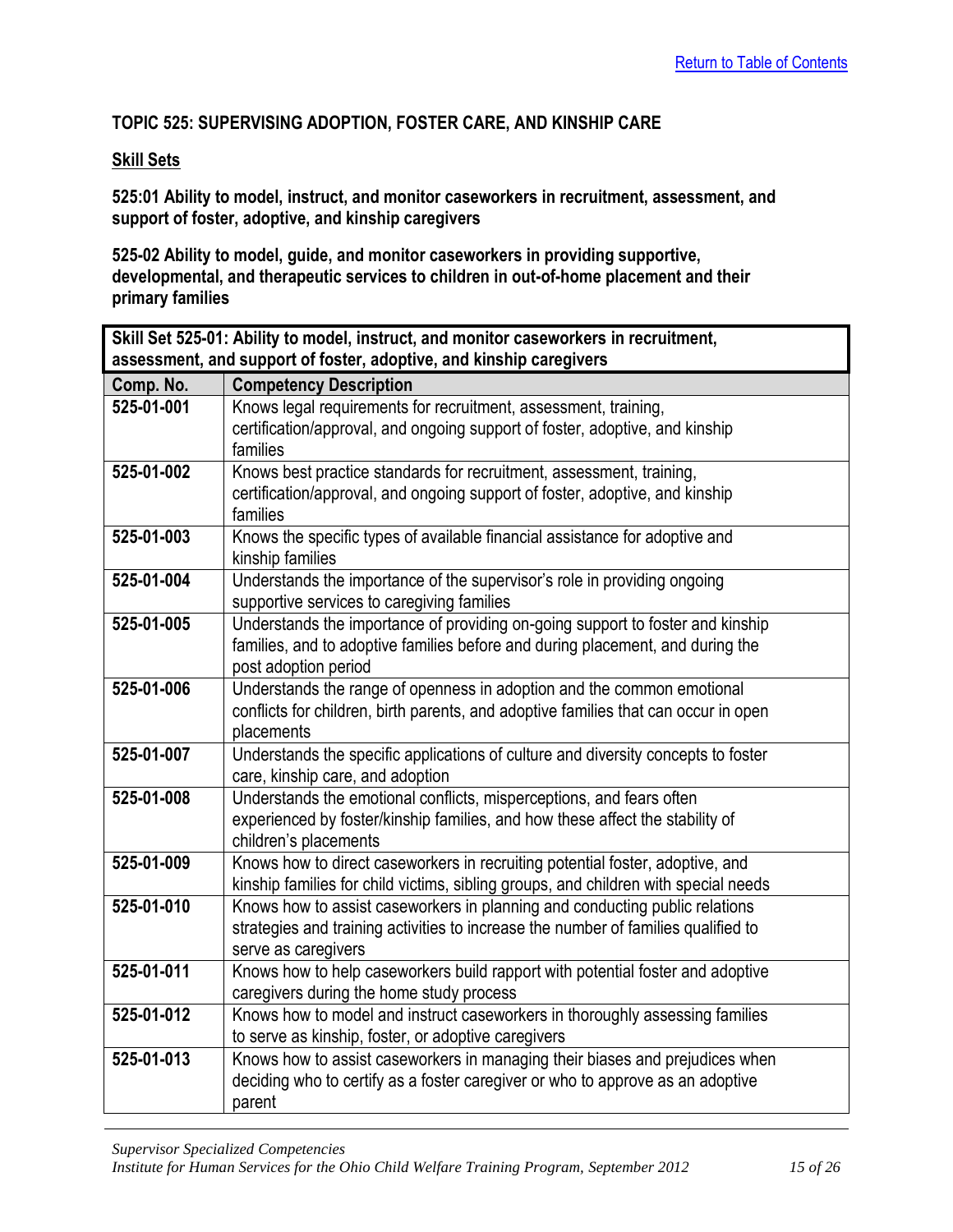| 525-01-014 | Knows how to model and guide caseworkers in engaging primary families to            |
|------------|-------------------------------------------------------------------------------------|
|            | actively participate in permanency planning for their children                      |
| 525-01-015 | Knows how to work effectively with foster caregivers and adoptive parents as        |
|            | members of the child welfare team                                                   |
| 525-01-016 | Knows how to guide caseworkers in managing the dilemmas and challenges of           |
|            | working with primary families prior to and during adoption proceedings              |
| 525-01-017 | Knows how to direct caseworkers in providing support and consultation to            |
|            | adoptive parents before and after adoptions are finalized                           |
| 525-01-018 | Knows how to direct caseworkers in negotiating an appropriate degree of contact     |
|            | between adopted children and members of their birth families                        |
| 525-01-019 | Knows how to guide caseworkers in helping families through the stages of            |
|            | adjustment in adoption and the common contributors to adoption disruption           |
| 525-01-020 | Knows how to model and instruct caseworkers in providing crisis intervention and    |
|            | ongoing services to stabilize and sustain adoptive placements                       |
| 525-01-021 | Knows how to develop, implement, and monitor agency foster care components          |
|            | to prevent burnout, maintain positive morale, and increase retention of skilled     |
|            | foster parents                                                                      |
| 525-01-022 | Knows how to guide caseworkers in helping foster caregivers recognize when          |
|            | they have reached their capacity as a resource for children                         |
| 525-01-023 | Knows how to use a variety of strategies to develop the skills of foster, kinship,  |
|            | and adoptive families                                                               |
| 525-01-024 | Knows how to direct caseworkers in addressing the anxieties and emotional           |
|            | conflicts of foster/kinship families in order to maintain stable placements         |
| 525-01-025 | Knows how to guide caseworkers in helping kinship caregivers face the               |
|            | challenges and stresses unique to the kinship role                                  |
| 525-01-026 | Knows how to instruct caseworkers in developing case plans and providing            |
|            | supportive services that can strengthen and stabilize kinship placements            |
| 525-01-027 | Can help caseworkers advocate for and access financial assistance to adoptive       |
|            | and kinship families                                                                |
| 525-01-028 | Can develop and enforce agency policies and procedures that are compatible          |
|            | with legal requirements and best practice standards for working with caregivers     |
| 525-01-029 | Can help structure agency services and programs to address caregivers' needs        |
| 525-01-030 | Can instruct caseworkers in problem-solving and/or crisis intervention with foster, |
|            | kinship, and adoptive families                                                      |

<span id="page-15-0"></span>

| Skill Set 525-02: Ability to model, guide, and monitor caseworkers in providing supportive,<br>developmental, and therapeutic services to children in out-of-home placement and their<br>primary families |                                                                                                                              |
|-----------------------------------------------------------------------------------------------------------------------------------------------------------------------------------------------------------|------------------------------------------------------------------------------------------------------------------------------|
| Comp. No.                                                                                                                                                                                                 | <b>Competency Description</b>                                                                                                |
| 525-02-001                                                                                                                                                                                                | Knows best practice standards and legal requirements for serving children in out-<br>of-home care and their primary families |
| 525-02-002                                                                                                                                                                                                | Knows best practice standards and legal requirements for the temporary and<br>permanent termination of parental rights       |
| 525-02-003                                                                                                                                                                                                | Knows legal requirements for parent-child contact during placement                                                           |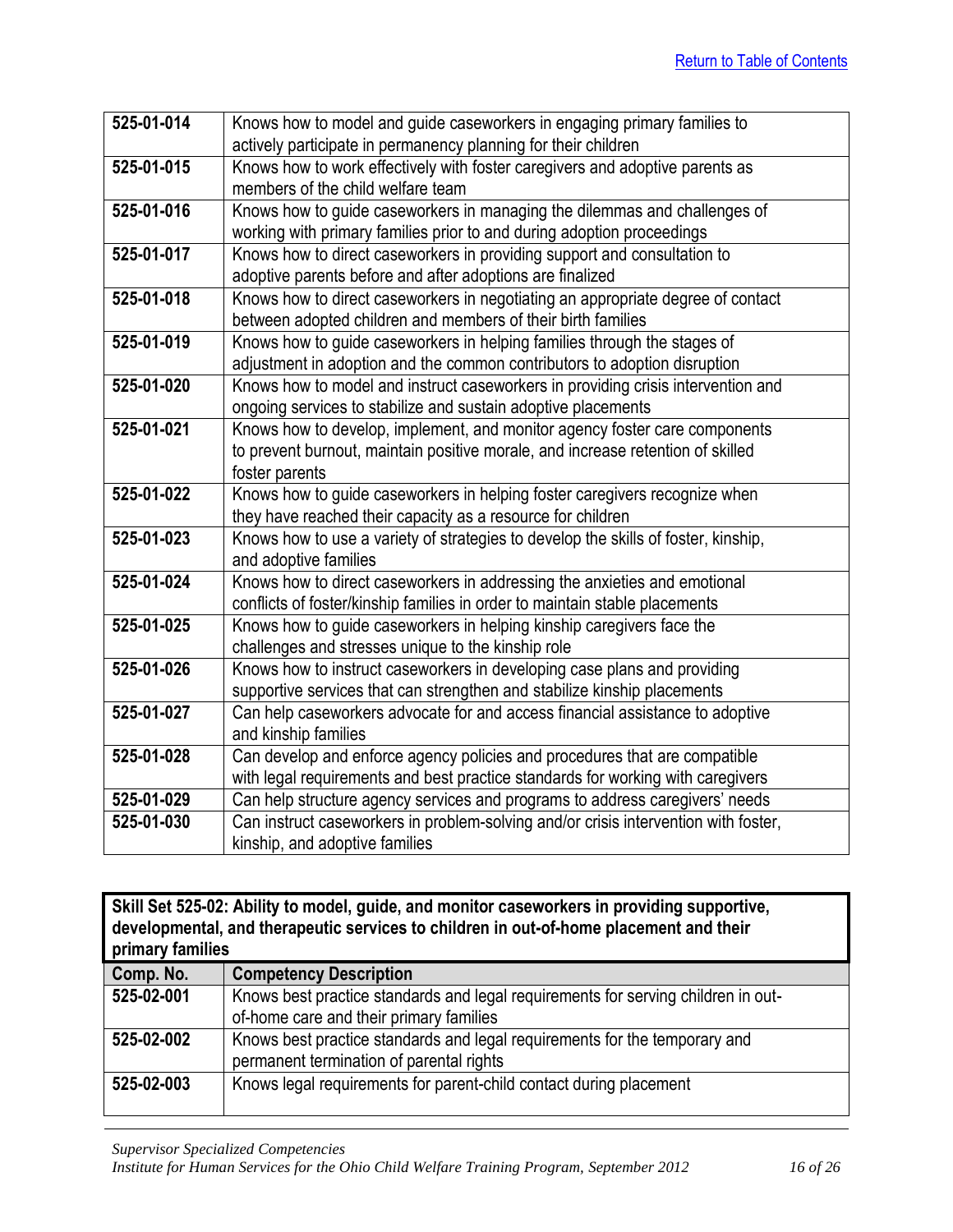| 525-02-004 | Knows the rules, standards, practice norms, and mission of private agencies            |
|------------|----------------------------------------------------------------------------------------|
|            | being considered for provision of substitute care services                             |
| 525-02-005 | Knows the legal requirements for assessors                                             |
| 525-02-006 | Understands how removing a child from his/her birth family can cause significant       |
|            | emotional trauma for the child                                                         |
| 525-02-007 | Understands the Multi-Ethnic Placement Act (MEPA as amended) and the Indian            |
|            | Child Welfare Act (ICWA), and issues involved in cross-cultural placements             |
| 525-02-008 | Understands how removing a child from his/her birth family can affect                  |
|            | caseworkers emotionally                                                                |
| 525-02-009 | Understands the emotional conflicts, misperceptions, and fears often                   |
|            | experienced by children in substitute care                                             |
| 525-02-010 | Understands the emotional conflicts, misperceptions, and fears often                   |
|            | experienced by birth parents and how these can affect the stability of their           |
|            | children's placement                                                                   |
| 525-02-011 | Understands the purpose, rationale, legal basis, and appropriate use of                |
|            | concurrent/supplemental planning                                                       |
| 525-02-012 | Understands the supervisor's role in helping caseworkers plan and conduct              |
|            | placements, and promote placement success and stability to reduce trauma to            |
|            | children and their primary families                                                    |
| 525-02-013 | Understands the importance of considering every point of view when making              |
|            | decisions about placement of sibling groups and/or making placement moves              |
| 525-02-014 | Understands the supervisor's responsibility to guide caseworkers in determining        |
|            | whether or not reunification should take place                                         |
| 525-02-015 | Knows how to guide caseworkers in helping children of different developmental          |
|            | levels understand why they cannot be with their birth parents                          |
| 525-02-016 | Knows how to help caseworkers prepare case documentation and court                     |
| 525-02-017 | testimony for temporary and permanent termination of parental rights                   |
|            | Knows how to help caseworkers gather and document complete medical,                    |
|            | educational, developmental, and background information for children going into<br>care |
| 525-02-018 | Knows how to instruct caseworkers in using family group meetings to develop            |
|            | safe and permanent family placements for children in out-of-home care                  |
| 525-02-019 | Knows how to support caseworkers in constructively managing emotional                  |
|            | reactions and personal biases when working with birth families of children in          |
|            | custody                                                                                |
| 525-02-020 | Knows how to model and instruct caseworkers in providing information and               |
|            | support to ease the distress of children in substitute care                            |
| 525-02-021 | Knows how to instruct caseworkers in educating and supporting birth parents,           |
|            | and helping them to understand how their actions can compromise their child's          |
|            | well-being                                                                             |
| 525-02-022 | Knows how to model and guide caseworkers in providing sensitive and                    |
|            | supportive services to primary families                                                |
| 525-02-023 | Knows how to help caseworkers assess the developmental, behavioral, and                |
|            | treatment needs of children in care                                                    |
| 525-02-024 | Knows how to help caseworkers link caregivers to appropriate community                 |
|            | providers to address needs of children in placement                                    |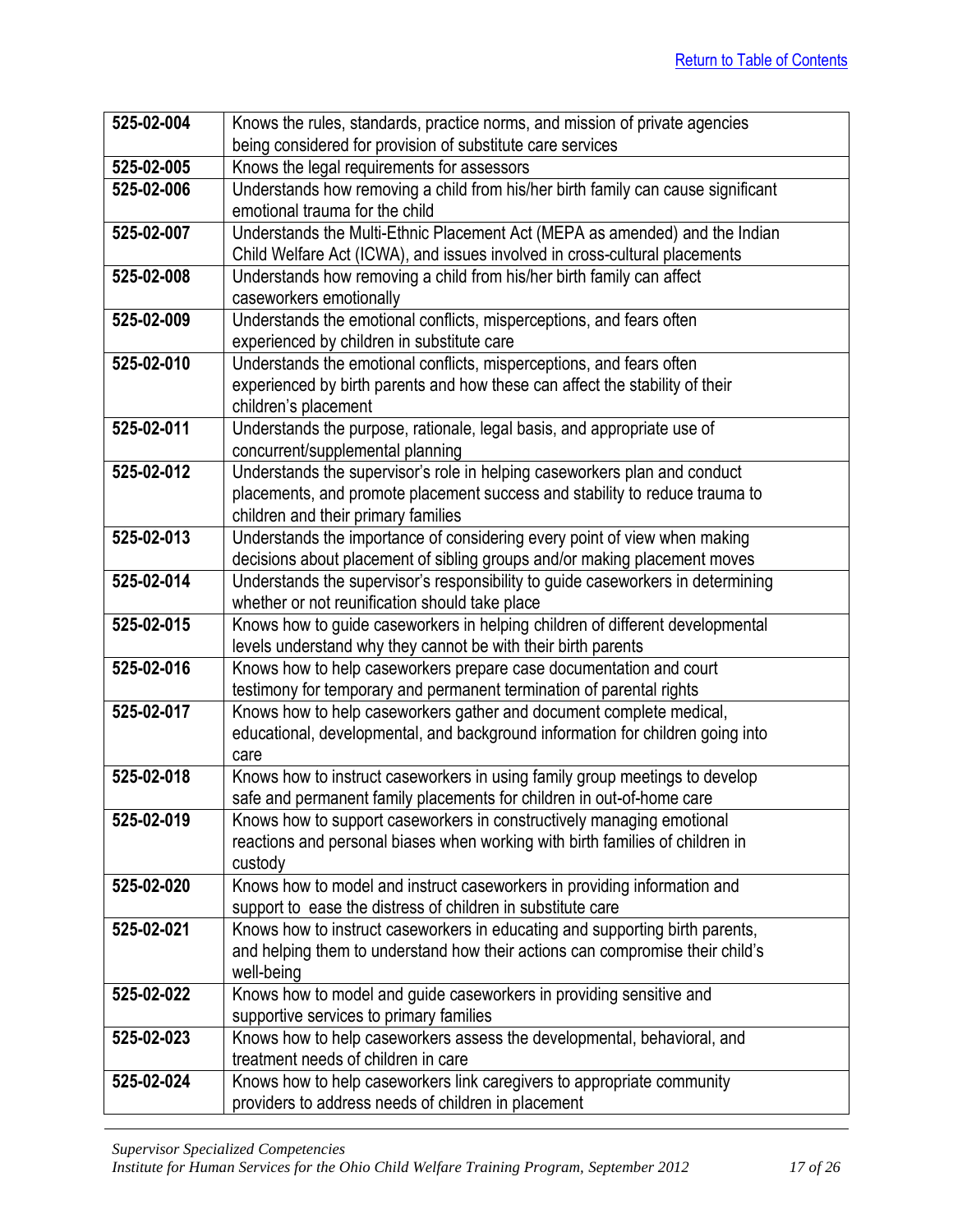| 525-02-025 | Knows how to direct caseworkers in determining when and how visits should be<br>supervised to assure the safety and well-being of the child |
|------------|---------------------------------------------------------------------------------------------------------------------------------------------|
|            |                                                                                                                                             |
| 525-02-026 | Knows how to direct caseworkers in handling the emotional conflicts of primary                                                              |
|            | and kinship/foster families often related to concurrent/supplemental planning                                                               |
| 525-02-027 | Knows how to direct caseworkers through each step of the reunification process                                                              |
| 525-02-028 | Knows how to instruct caseworkers in monitoring risk, assuring a child's on-going                                                           |
|            | safety, and reducing the potential for post-reunification failure and re-entry into                                                         |
|            | substitute care                                                                                                                             |
| 525-02-029 | Knows how to collaborate with private agencies to ensure appropriate levels of                                                              |
|            | care for children placed within their programs                                                                                              |
| 525-02-030 | Can review and monitor cases to assure that services to children are designed to                                                            |
|            | promote their placement stability in permanent families in a timely manner                                                                  |
| 525-02-031 | Can use case conferences, direct observations of caseworkers, case                                                                          |
|            | documentation, and data to evaluate the quality of casework practice with                                                                   |
|            | children in care                                                                                                                            |
| 525-02-032 | Can use case conferences, direct observations of caseworkers, case                                                                          |
|            | documentation, and data to assure compliance with legal requirements and best                                                               |
|            | practice standards                                                                                                                          |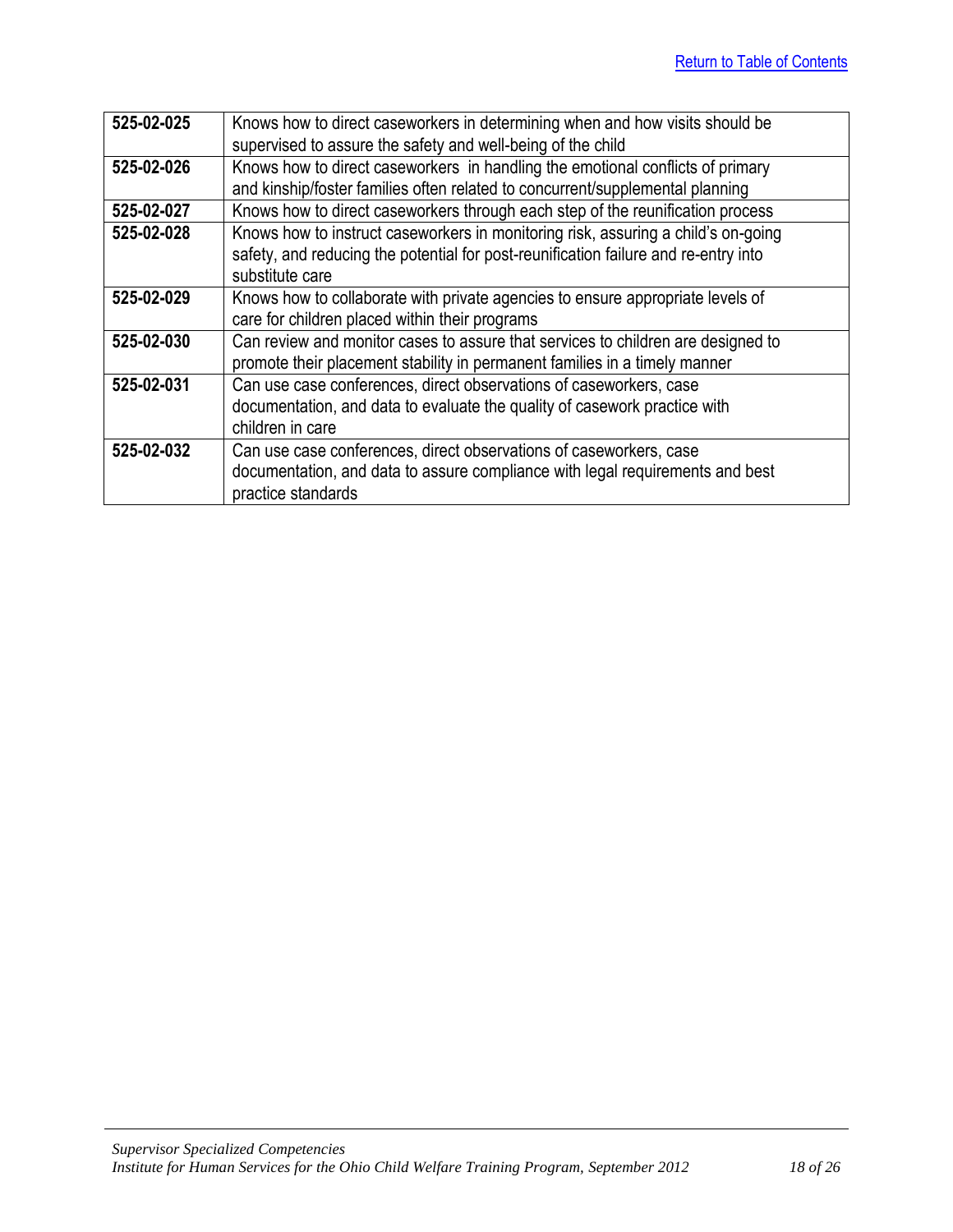## <span id="page-18-0"></span>**TOPIC 526: SUPERVISING CASEWORK WITH ADOLESCENTS**

#### **Skill Set**

**526-01: Ability to promote comprehensive and individualized assessment of adolescents, the development of service plans, and provision of relevant services to youth in their own families, in substitute care, and in independent living settings**

<span id="page-18-1"></span>**Skill Set 526-01: Ability to promote comprehensive and individualized assessment of adolescents, the development of service plans, and provision of relevant services to youth in their own families, in substitute care, and in independent living settings**

| Comp. No.  | <b>Competency Description</b>                                                      |
|------------|------------------------------------------------------------------------------------|
| 526-01-001 | Knows best practice standards and legal requirements for working with abused,      |
|            | neglected, unruly, and delinquent adolescents                                      |
| 526-01-002 | Understands the primary issues involved with serving unruly or delinquent          |
|            | adolescents                                                                        |
| 526-01-003 | Understands the specific implications and applications of culture and diversity in |
|            | working with adolescents                                                           |
| 526-01-004 | Understands how adolescents' developmental level may be affected by abuse or       |
|            | neglect                                                                            |
| 526-01-005 | Understands the unique issues in working with adolescents who are pregnant or      |
|            | parenting                                                                          |
| 526-01-006 | Understands the challenges faced by adolescents with emotional or behavioral       |
|            | problems, developmental disabilities, or developmental delays when                 |
|            | emancipating to independent living                                                 |
| 526-01-007 | Understands the benefits and limitations of residential placement for adolescents  |
| 526-01-008 | Understands the importance of consistency and collaboration within agency and      |
|            | community independent living services                                              |
| 526-01-009 | Understands how substance abuse can affect adolescent development and              |
|            | functioning                                                                        |
| 526-01-010 | Knows how to model and direct caseworkers in coordinating services to youth in     |
|            | collaboration with juvenile court, probation officers, family members, and         |
|            | caregivers                                                                         |
| 526-01-011 | Knows how to instruct caseworkers in adapting their interviewing, relationship     |
|            | building, and intervention efforts to best fit each youth's developmental level    |
| 526-01-012 | Knows how to direct caseworkers in developing service plans that address the       |
|            | safety and permanence needs of both the adolescent parent and their child(ren)     |
| 526-01-013 | Knows how to help caseworkers identify and assess adolescents' needs, and          |
|            | access effective substance abuse treatment services                                |
| 526-01-014 | Knows how to help caseworkers identify the least restrictive adolescent            |
|            | placement resources                                                                |
| 526-01-015 | Knows how to direct caseworkers in developing individualized emancipation          |
|            | plans and programming for each adolescent                                          |
| 526-01-016 | Knows how to develop, implement, and monitor agency-based independent living       |
|            | programs                                                                           |
|            |                                                                                    |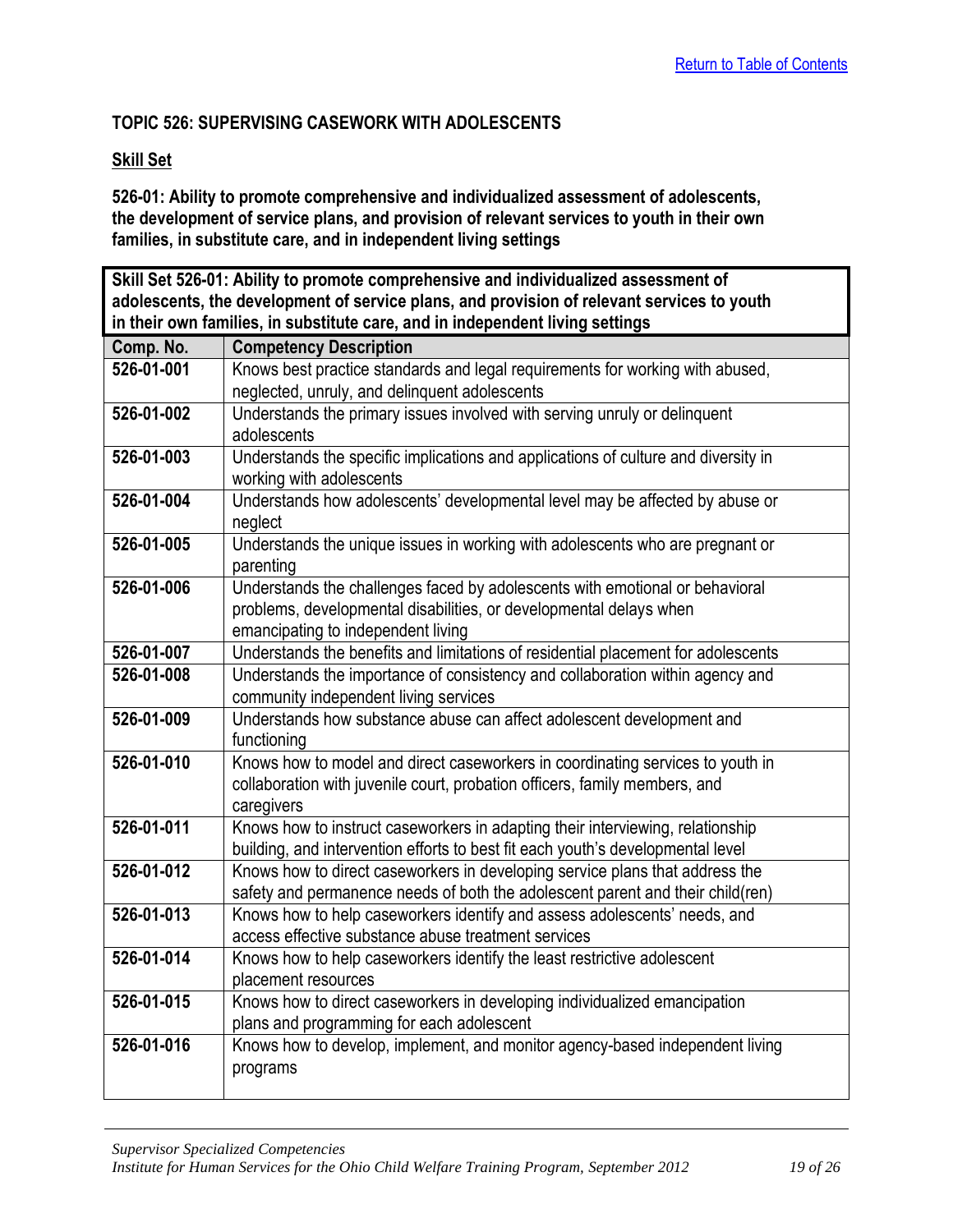| 526-01-017 | Knows how to coordinate services provided by agency staff, caregivers,           |
|------------|----------------------------------------------------------------------------------|
|            | community service providers, and independent living programs                     |
| 526-01-018 | Knows how to guide caseworkers in cultural issues involving adolescents (e.g.,   |
|            | communication patterns, family structure and expectations, peer relationships,   |
|            | and expectations for independent living)                                         |
| 526-01-019 | Knows how to help caseworkers distinguish normal adolescent behavior from        |
|            | behavior that indicates possible maltreatment, emotional problems, substance     |
|            | abuse, or mental illness                                                         |
| 526-01-020 | Knows how to instruct caseworkers in assessing adolescents' special education    |
|            | and/or employment training needs                                                 |
| 526-01-021 | Knows how to help caseworkers identify and collaborate with schools and          |
|            | community-based educational/vocational programs that can assist in meeting the   |
|            | adolescent's needs                                                               |
| 526-01-022 | Knows how to direct caseworkers in helping adolescents consider their transition |
|            | options and plan for their permanence                                            |
| 526-01-023 | Knows how to direct and monitor agency services in promoting aggressive,         |
|            | ongoing intervention, ensuring successful outcomes for youth emancipating from   |
|            | the child welfare system                                                         |
| 526-01-024 | Knows how to model and instruct caseworkers in identifying, utilizing, and       |
|            | advocating for community services for adolescents with developmental             |
|            | disabilities                                                                     |
| 526-01-025 | Knows how to help caseworkers constructively manage their emotional reactions,   |
|            | frustrations, and personal biases when working with adolescents and the court    |
| 526-01-026 | Can develop, implement, and monitor policies and procedures for working with     |
|            | abused, neglected, unruly, and delinquent adolescents                            |
| 526-01-027 | Can direct caseworkers in coordinating services provided by agency staff         |
|            | members, caregivers, and community independent living programs                   |
| 526-01-028 | Can use case conferences, direct observation of staff, documentation, and data   |
|            | to ensure adolescent services are compliant with legal requirements and best     |
|            | practice standards                                                               |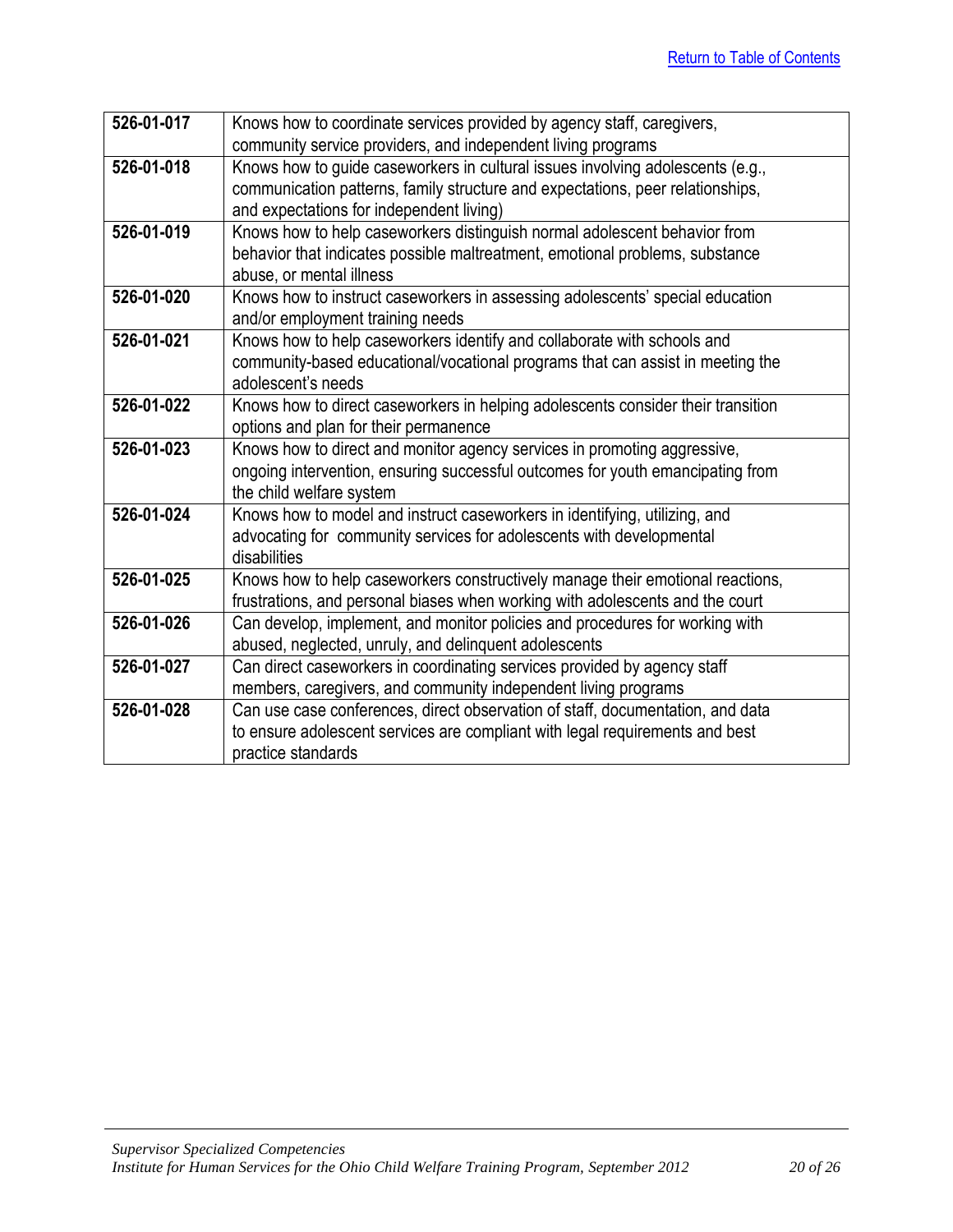## <span id="page-20-0"></span>**TOPIC 527: SUPERVISING SCHOOL-BASED AND OTHER PREVENTION SERVICES**

## **Skill Set**

## **527-01: Ability to model, direct, and monitor casework services in school-based and other prevention services**

<span id="page-20-1"></span>

| Skill Set 527-01: Ability to model, direct, and monitor casework services in school-based |                                                                                  |  |
|-------------------------------------------------------------------------------------------|----------------------------------------------------------------------------------|--|
| and other prevention services                                                             |                                                                                  |  |
| Comp. No.                                                                                 | <b>Competency Description</b>                                                    |  |
| 527-01-001                                                                                | Knows practice standards, legal requirements, and scope of activities in school- |  |
|                                                                                           | based prevention programs                                                        |  |
| 527-01-002                                                                                | Knows what programs and activities are considered secondary prevention           |  |
|                                                                                           | strategies targeted to children at risk of maltreatment and their families       |  |
| 527-01-003                                                                                | Understands the supervisor's role in directing and monitoring staff working with |  |
|                                                                                           | school-based and other prevention programs                                       |  |
| 527-01-004                                                                                | Understands the role child welfare agencies can play in providing primary        |  |
|                                                                                           | prevention programs and activities to families in the community at large         |  |
| 527-01-005                                                                                | Understands how child welfare agencies can support development and operation     |  |
|                                                                                           | of primary and secondary prevention programs in their communities                |  |
| 527-01-006                                                                                | Understands the agency's obligation to deliver tertiary prevention services to   |  |
|                                                                                           | children who have been maltreated and their families                             |  |
| 527-01-007                                                                                | Understands the supervisor's role in promoting agency collaboration with         |  |
|                                                                                           | community partners to identify unmet service needs and develop prevention        |  |
|                                                                                           | service programs                                                                 |  |
| 527-01-008                                                                                | Understands the role and responsibilities of agency staff who work directly with |  |
|                                                                                           | children and their families in a school environment                              |  |
| 527-01-009                                                                                | Understands the role of the county child welfare agency in working with school-  |  |
|                                                                                           | based programs                                                                   |  |
| 527-01-010                                                                                | Understands the challenges of collaboration between the child welfare agency     |  |
|                                                                                           | and the school                                                                   |  |
| $527 - 01 - 011$                                                                          | Understands the importance of having agency policies and practices that reflect  |  |
|                                                                                           | cultural competence in the provision of school-based and other prevention        |  |
|                                                                                           | programs                                                                         |  |
| 527-01-012                                                                                | Knows how to instruct and monitor staff working with school-based and other      |  |
|                                                                                           | prevention programs to ensure easy access to services relevant to families       |  |
| 527-01-013                                                                                | Knows how to model, direct, and monitor casework activities in the provision and |  |
|                                                                                           | coordination of school-based services and other prevention programs              |  |
| 527-01-014                                                                                | Can monitor case records to ensure completion of school-based and other          |  |
|                                                                                           | prevention activities within expected time frames                                |  |
| 527-01-015                                                                                | Can monitor case records to ensure legal and agency documentation                |  |
|                                                                                           | requirements are met                                                             |  |
| 527-01-016                                                                                | Can use case conferences, direct observation of staff, and data to determine     |  |
|                                                                                           | whether prevention activities are consistent with best practice standards        |  |
|                                                                                           |                                                                                  |  |
|                                                                                           |                                                                                  |  |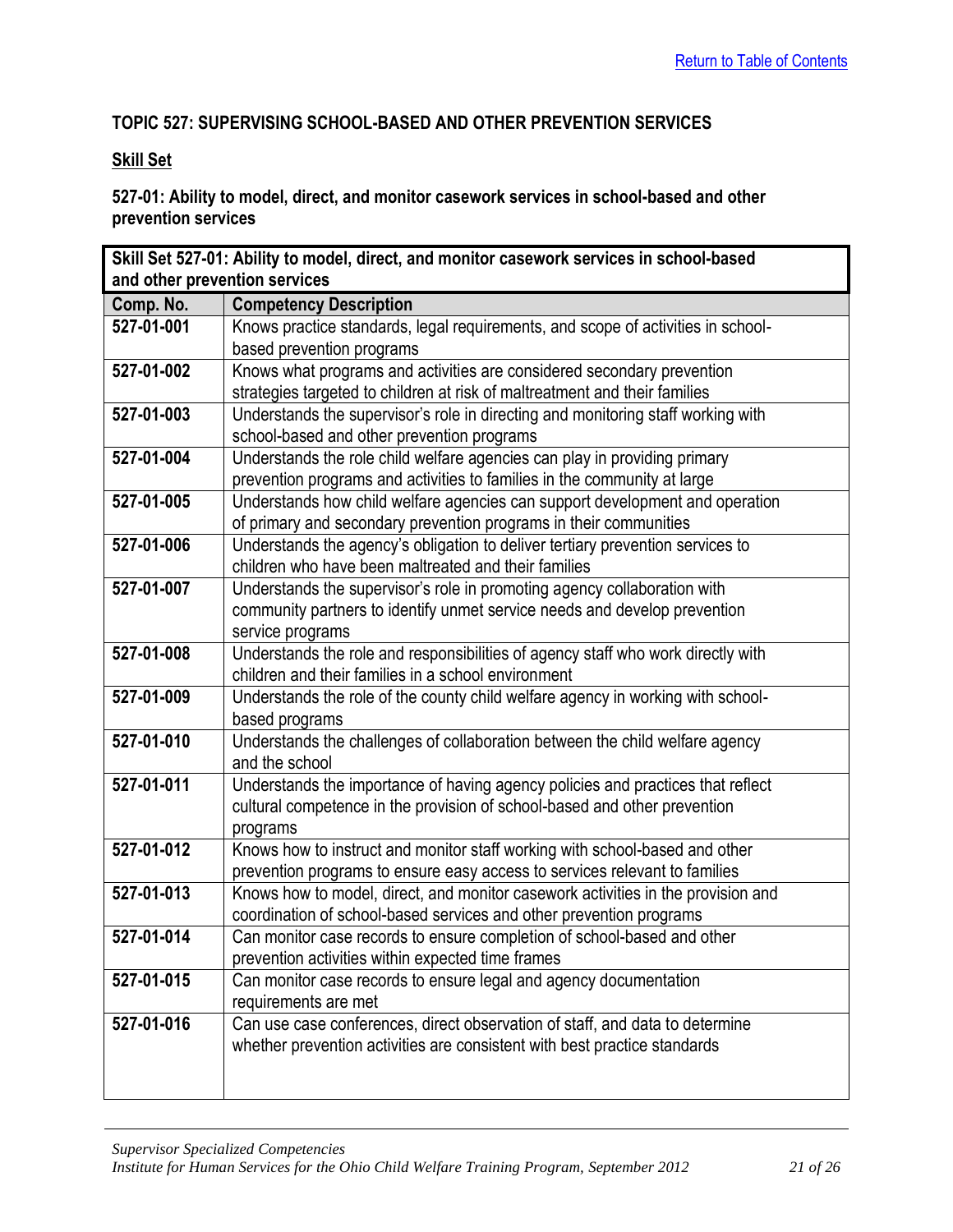| 527-01-017 | Can use case conferences, direct observation of staff, and data to determine      |
|------------|-----------------------------------------------------------------------------------|
|            | whether prevention activities promote the desired outcomes for children and their |
|            | families                                                                          |
| 527-01-018 | Can collaborate with other community partners to develop and coordinate           |
|            | effective prevention and supportive service programs within the community         |
| 527-01-019 | Can help shape school-based and other prevention programs to assure they are      |
|            | culturally relevant and responsive to the needs of diverse families               |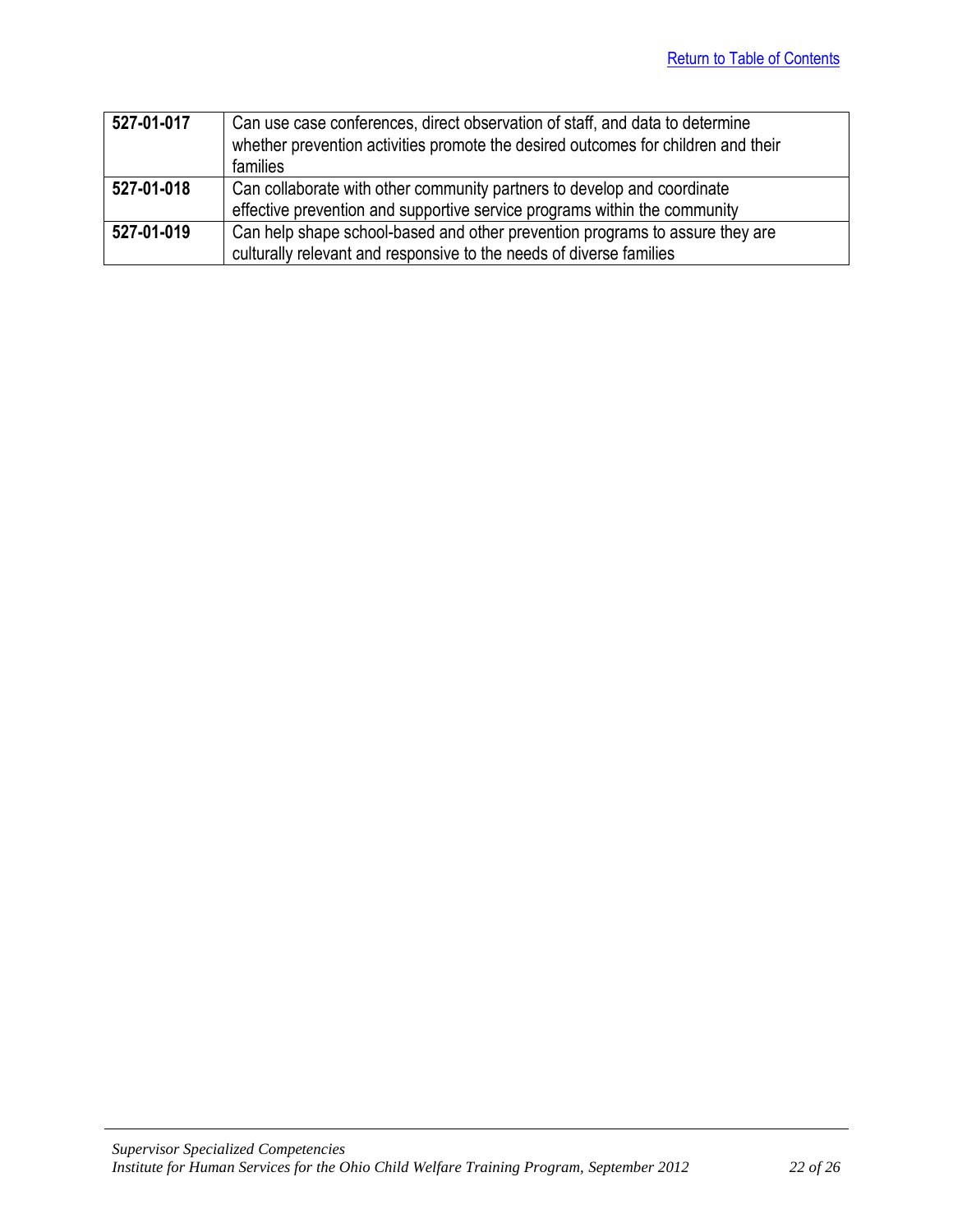## <span id="page-22-0"></span>**TOPIC 528: SUPERVISING ETHICAL PRACTICE**

## **Skill Set**

## **528-01: Ability to model, instruct, and monitor casework staff to promote ethical practice with clients, colleagues, and community partners**

<span id="page-22-1"></span>

| Skill Set 528-01: Ability to model, instruct, and monitor casework staff to promote ethical |                                                                                     |  |
|---------------------------------------------------------------------------------------------|-------------------------------------------------------------------------------------|--|
| practice with clients, colleagues, and community partners                                   |                                                                                     |  |
| Comp. No.                                                                                   | <b>Competency Description</b>                                                       |  |
| 528-01-001                                                                                  | Knows the course of action to take when it is believed a caseworker or colleague    |  |
|                                                                                             | has acted in an unethical manner                                                    |  |
| 528-01-002                                                                                  | Understands the purpose of the National Association of Social Workers Code of       |  |
|                                                                                             | <b>Ethics</b>                                                                       |  |
| 528-01-003                                                                                  | Understands how ethical conduct of child welfare staff is paramount to the          |  |
|                                                                                             | credibility and effectiveness of the agency in carrying out its mission             |  |
| 528-01-004                                                                                  | Understands the role of the supervisor in assuring ethical practice and conduct     |  |
| 528-01-005                                                                                  | Understands the common ethical dilemmas that occur in the provision of              |  |
|                                                                                             | casework services and supervision of staff                                          |  |
| 528-01-006                                                                                  | Understands the primary responsibility of the child welfare agency to protect       |  |
|                                                                                             | children, assure their safety, permanence, and well-being, and assure their         |  |
|                                                                                             | families' well-being                                                                |  |
| 528-01-007                                                                                  | Understands the supervisor's responsibility to ensure staff are competent to        |  |
|                                                                                             | perform the duties assigned to them                                                 |  |
| 528-01-008                                                                                  | Understands the importance of respecting clients' right to privacy, and the         |  |
|                                                                                             | agency's obligation to protect the confidentiality of information about the client  |  |
| 528-01-009                                                                                  | Understands when disclosure of client information is necessary in order to protect  |  |
|                                                                                             | children from serious or imminent harm, or the high probability of harm             |  |
| 528-01-010                                                                                  | Understands the supervisor's responsibility to model for, and guide staff in        |  |
|                                                                                             | resolving ethical dilemmas                                                          |  |
| 528-01-011                                                                                  | Understands the obligation of supervisors and caseworkers to discourage,            |  |
|                                                                                             | prevent, expose, and correct the unethical conduct of colleagues                    |  |
| 528-01-012                                                                                  | Understands when to seek the guidance of administration, the agency attorney,       |  |
|                                                                                             | or the county prosecutor regarding issues of confidentiality                        |  |
| 528-01-013                                                                                  | Knows how to guide and monitor caseworkers in protecting all aspects of the         |  |
|                                                                                             | clients' rights to privacy and confidentiality of client information                |  |
| 528-01-014                                                                                  | Knows how to direct caseworkers in explaining the limitations of confidentiality to |  |
|                                                                                             | clients, referral sources, and community partners                                   |  |
| 528-01-015                                                                                  | Knows how to develop, implement, and monitor policies and procedures that           |  |
|                                                                                             | guide information sharing between the child welfare agency with other community     |  |
|                                                                                             | partners                                                                            |  |
| 528-01-016                                                                                  | Knows how to model for, guide, and monitor caseworkers in promoting client's        |  |
|                                                                                             | rights of self-determination to the fullest extent possible                         |  |
| 528-01-017                                                                                  | Knows how to instruct caseworkers to communicate with clients about the             |  |
|                                                                                             | agency's services, needed community referrals, and the client's right to refuse     |  |
|                                                                                             | some services                                                                       |  |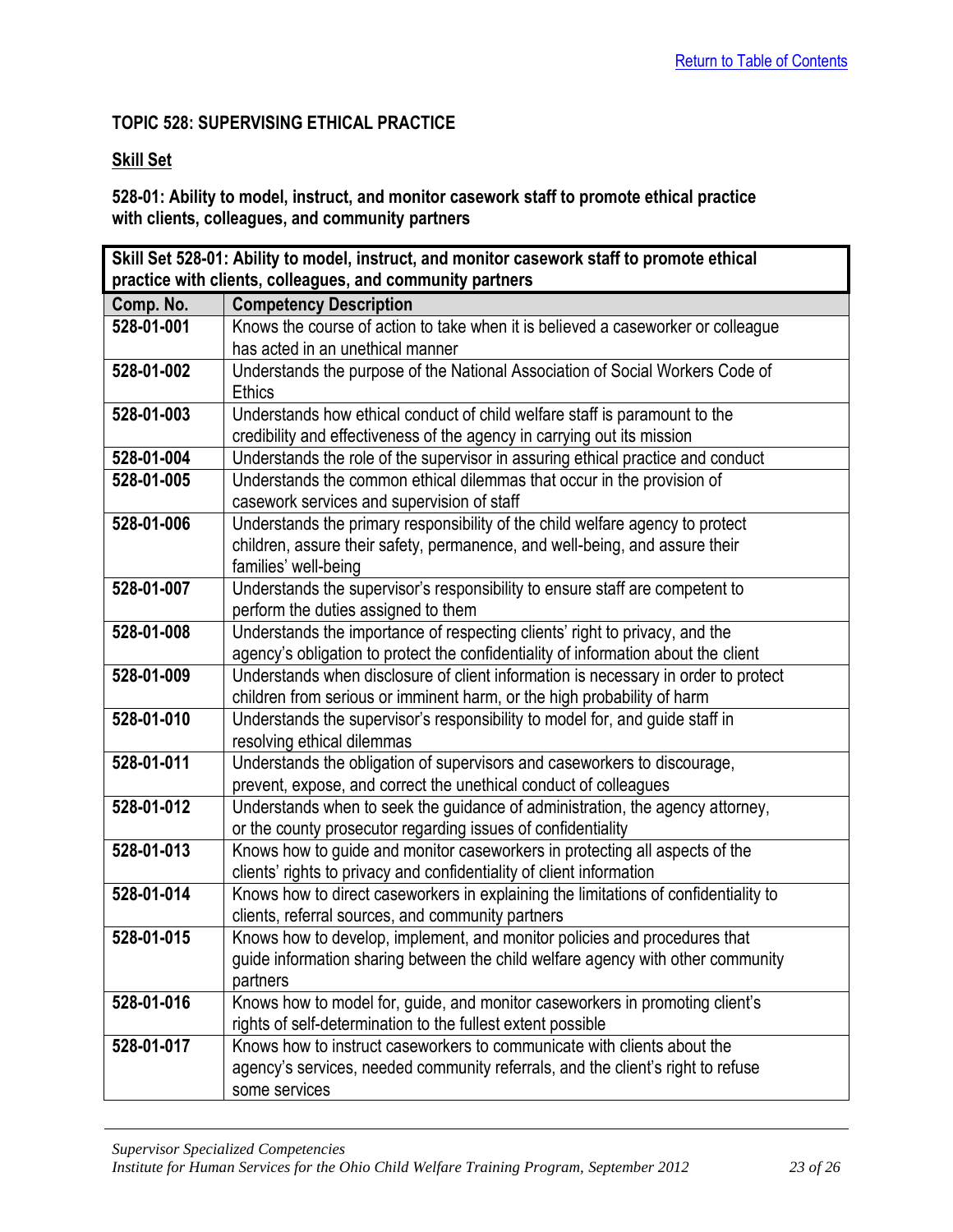| 528-01-018 | Knows how to guide and monitor caseworkers to ensure that all written and                |
|------------|------------------------------------------------------------------------------------------|
|            | verbal communication about clients is free of disrespectful or disparaging               |
|            | remarks                                                                                  |
| 528-01-019 | Knows how to direct and monitor caseworker services to ensure fairness and               |
|            | avoidance of favoritism or profiling                                                     |
| 528-01-020 | Knows how to model for, instruct, and monitor caseworkers in avoiding any                |
|            | conflicts of interest with clients, or exploitation of clients for self-serving purposes |
| 528-01-021 | Knows how to make all reasonable efforts to ensure continuity of casework                |
|            | services to clients during emergencies and/or unexpected changes in personnel            |
| 528-01-022 | Knows how to model, instruct, and monitor professional conduct with clients and          |
|            | colleagues, and avoid all appearances of sexual harassment and/or unethical              |
|            | sexual relationships                                                                     |
| 528-01-023 | Can ensure that all caseworkers receive regular ethics training on topics related        |
|            | to their job                                                                             |
| 528-01-024 | Can utilize unit meetings to educate caseworkers on ethical issues, discuss              |
|            | ethical dilemmas, and promote ethical decision-making                                    |
| 528-01-025 | Can ensure accountability to the agency board members and taxpayers for                  |
|            | provision of quality services, responsible use of resources                              |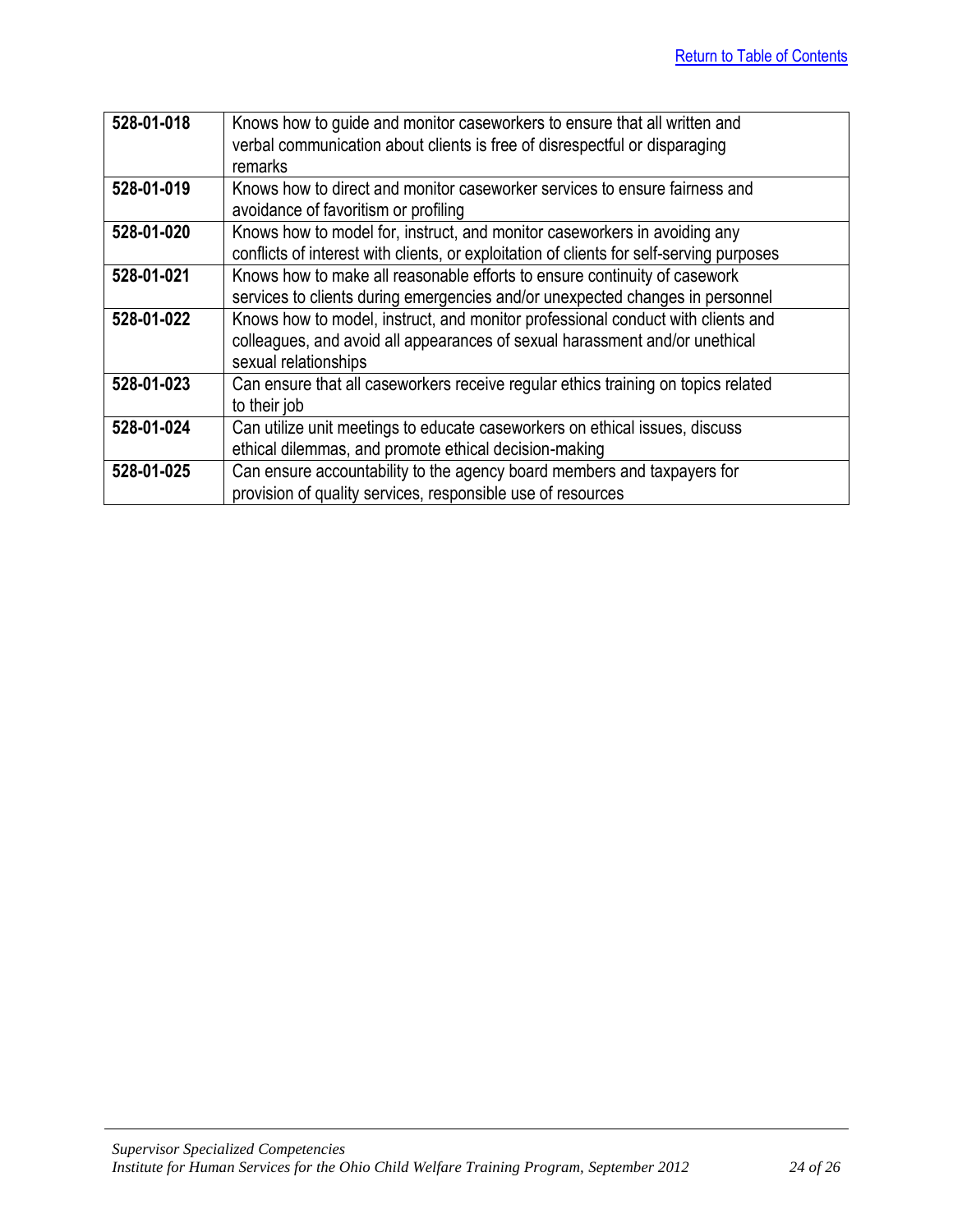## <span id="page-24-0"></span>**TOPIC 529: SUPERVISION AND THE LEGAL ASPECTS OF CHILD WELFARE**

#### **Skill Sets**

**529-01: Ability to model, instruct, and monitor casework activities to ensure adherence to legal requirements**

**529-02: Ability to model, direct, and monitor casework activities to prevent legal sanction or liability to the agency or its staff**

<span id="page-24-1"></span>

| Skill Set 529-01: Ability to model, instruct, and monitor casework activities to ensure |                                                                                   |
|-----------------------------------------------------------------------------------------|-----------------------------------------------------------------------------------|
| adherence to legal requirements                                                         |                                                                                   |
| Comp. No.                                                                               | <b>Competency Description</b>                                                     |
| 529-01-001                                                                              | Knows best practice standards, federal and state statutes, policies, and          |
|                                                                                         | procedures that govern the legal aspects of child welfare practice                |
| 529-01-002                                                                              | Knows the laws, rules, and policies that protect the rights of parents and family |
|                                                                                         | members while ensuring their children's safety                                    |
| 529-01-003                                                                              | Knows policies and procedures related to documenting and protecting the           |
|                                                                                         | integrity of evidence for presentation in court                                   |
| 529-01-004                                                                              | Understands the purpose and appropriate use of formal mediation services and      |
|                                                                                         | how these can be used to resolve issues in child welfare cases                    |
| 529-01-005                                                                              | Understands the role of common pleas, domestic, family, and drug courts in legal  |
|                                                                                         | interventions in child welfare cases                                              |
| 529-01-006                                                                              | Knows how to direct and monitor casework activities to ensure that legal          |
|                                                                                         | requirements are appropriately implemented into practice                          |
| 529-01-007                                                                              | Knows how to direct caseworkers in working effectively with legal personnel in    |
|                                                                                         | common pleas, domestic, family, and drug courts                                   |
| 529-01-008                                                                              | Knows how to model and instruct caseworkers in working effectively with law       |
|                                                                                         | enforcement, county prosecutors, and agency legal staff                           |
| 529-01-009                                                                              | Knows how to instruct and monitor caseworkers to ensure staff and case records    |
|                                                                                         | are adequately prepared for court action and testimony                            |
| 529-01-010                                                                              | Knows how to monitor casework activity and case records to ensure compliance      |
|                                                                                         | with court requirements                                                           |
| 529-01-011                                                                              | Can use case conferences, direct observation of caseworkers, case                 |
|                                                                                         | documentation and data to ensure compliance with legal and statute                |
|                                                                                         | requirements                                                                      |
| 529-01-012                                                                              | Can design and implement effective ways to coordinate cases with law              |
|                                                                                         | enforcement, guardians-ad-litem, CASA representatives, juvenile court staff, and  |
|                                                                                         | county prosecutors                                                                |

<span id="page-24-2"></span>

| Skill Set 529-02: Ability to model, direct, and monitor casework activities to prevent legal<br>sanction or liability to the agency or its staff |                                                                                                                                                                      |
|--------------------------------------------------------------------------------------------------------------------------------------------------|----------------------------------------------------------------------------------------------------------------------------------------------------------------------|
| Comp. No.                                                                                                                                        | <b>Competency Description</b>                                                                                                                                        |
| 529-02-001                                                                                                                                       | Knows the types of casework activities, agency policies and practices, and<br>inappropriate behavior that may result in legal liability for the agency and its staff |